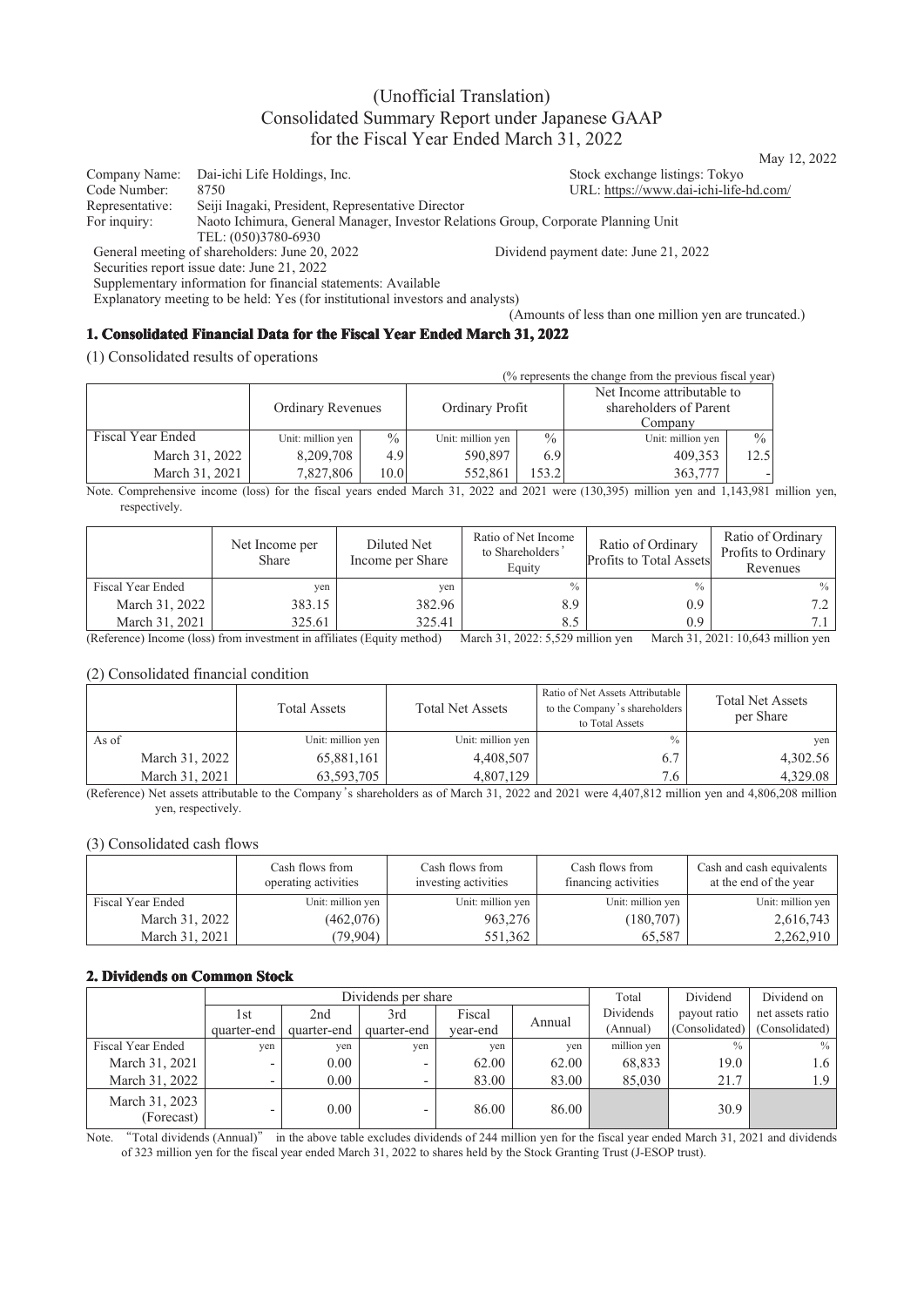### **3. Consolidated Earnings Forecasts for the Fiscal Year ending March 31, 2023**

| (% represents the change from the previous fiscal year) |                          |               |                   |               |                                                                 |        |                         |  |
|---------------------------------------------------------|--------------------------|---------------|-------------------|---------------|-----------------------------------------------------------------|--------|-------------------------|--|
|                                                         | <b>Ordinary Revenues</b> |               | Ordinary Profit   |               | Net Income attributable to<br>shareholders of Parent<br>Company |        | Net Income<br>per Share |  |
| Fiscal Year Ending                                      | Unit: million yen        | $\frac{0}{0}$ | Unit: million yen | $\frac{0}{0}$ | Unit: million yen                                               | $\%$   | yen                     |  |
| March 31, 2023                                          | 7,612,000                | (7.3)         | 512,000           | (13.4)        | 285,000                                                         | (30.4) | 278.19                  |  |

### **4. Notes**

- (1) Changes in significant subsidiaries during the fiscal year (changes in specified subsidiaries accompanying changes in scope of consolidation) : No
- (2) Changes in accounting policies, accounting estimates and correction of past errors:

(A) Changes in accounting policies due to revision of accounting standards: Yes

(B) Changes in accounting policies due to reasons other than item (A) above: No

(C) Changes in accounting estimates: No

(D) Correction of past errors: No

For details, please refer to (Changes in Accounting Policies), (5) Notes to the Consolidated Financial Statements, under [3. Unaudited Consolidated Financial Statements] of the Appendix.

(3) Number of shares outstanding (common stock)

|                                                        | As of March 31, 2022      | As of March 31, 2021      |
|--------------------------------------------------------|---------------------------|---------------------------|
| (A) Total shares outstanding including treasury stock: | 1,031,348,700             | 1,198,755,800             |
| (B) Shares of treasury stock held:                     | 6,886,547                 | 88,541,025                |
|                                                        | Year ended March 31, 2022 | Year ended March 31, 2021 |
| (C) Average outstanding shares:                        | 1,068,380,895             | 1,117,211,333             |

Note.

- 1. For the number of shares used as the basis for the calculation of consolidated net income per share, please refer to (Per-share information), (5) Notes to the Consolidated Financial Statements, under [3. Unaudited Consolidated Financial Statements] of the Appendix.
- 2. The number of treasury stocks includes the shares of the Company (3,899,900 shares as of March 31, 2022 and 3,942,700 shares as of March 31, 2021) held by the Stock Granting Trust (J-ESOP trust).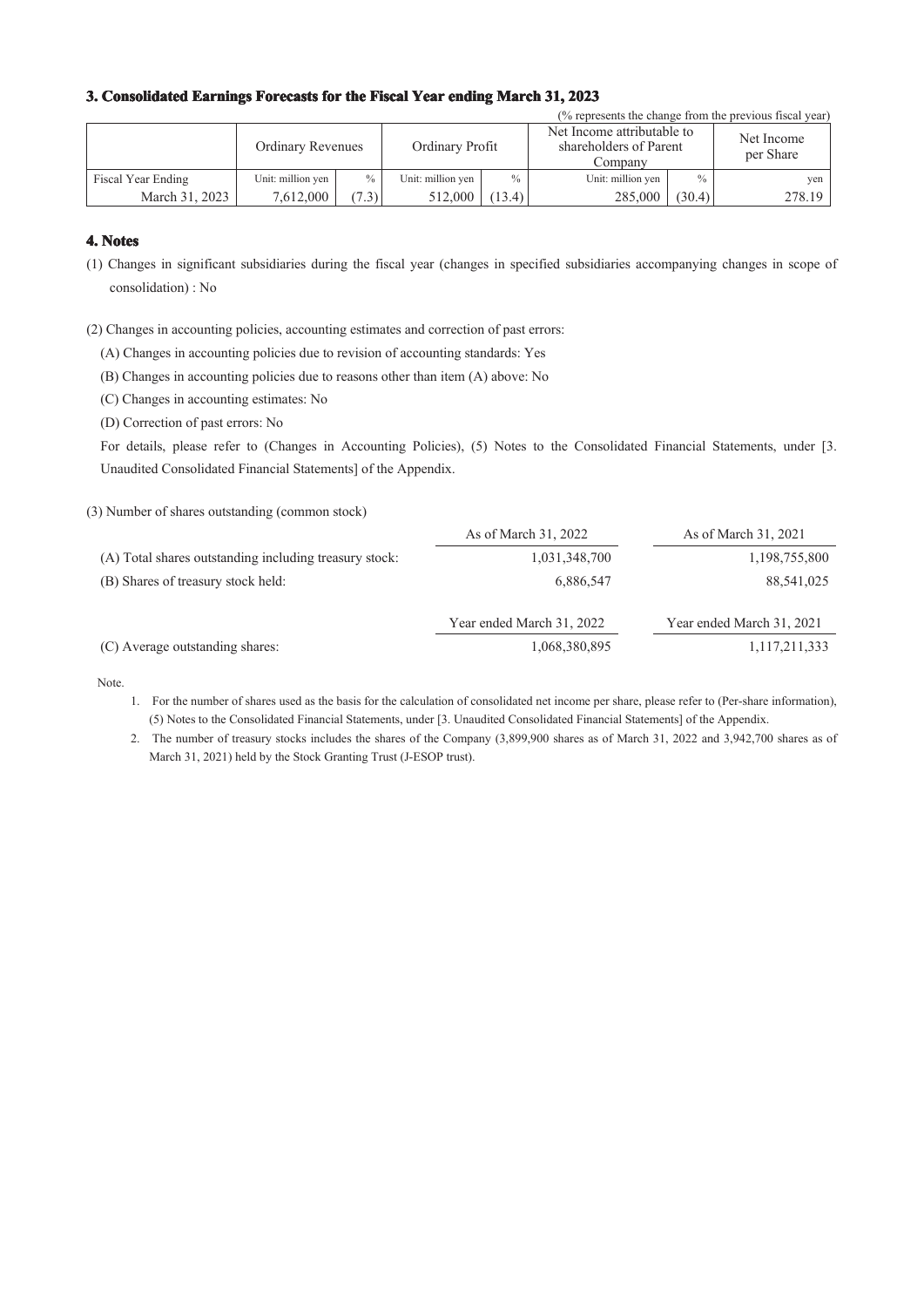#### **(Reference) Non-consolidated Financial Data**

### **1. Non-consolidated Financial Data for the Fiscal Year Ended March 31, 2022**

(1) Non-consolidated results of operations

|                          | (% represents the change from the previous fiscal year) |                 |                         |               |  |
|--------------------------|---------------------------------------------------------|-----------------|-------------------------|---------------|--|
|                          | <b>Sales Revenues</b>                                   |                 | <b>Operating Profit</b> |               |  |
| <b>Fiscal Year Ended</b> | Unit: million yen                                       | $\frac{0}{0}$   |                         | $\frac{0}{0}$ |  |
| March 31, 2022           | 205,479                                                 | 7.9             | 192,682                 | 7.5           |  |
| March 31, 2021           | 190,425                                                 | 2.5             | 179,179                 | 2.6           |  |
|                          |                                                         |                 |                         |               |  |
|                          |                                                         | Ordinary Profit |                         | Net Income    |  |
| Fiscal Year Ended        | Unit: million yen                                       | $\frac{0}{0}$   | Unit: million yen       | $\frac{0}{0}$ |  |
| March 31, 2022           | 188,635                                                 | 7.2             | 167,237                 | (22.8)        |  |
| March 31, 2021           | 175,928                                                 | 2.5             | 216,513                 | 148.5         |  |
|                          |                                                         |                 |                         |               |  |
|                          | Net Income per                                          |                 | Diluted Net Income      |               |  |
|                          | Share                                                   |                 |                         |               |  |
| <b>Fiscal Year Ended</b> |                                                         | yen             |                         | yen           |  |
| March 31, 2022           |                                                         | 156.53          |                         | 156.46        |  |
| March 31, 2021           | 193.80                                                  |                 | 193.68                  |               |  |

(2) Non-consolidated financial condition

|                | <b>Total Assets</b> | <b>Total Net Assets</b> | Ratio of Net Assets Attributable  <br>to the Company's shareholders<br>to Total Assets | <b>Total Net Assets</b><br>per Share |
|----------------|---------------------|-------------------------|----------------------------------------------------------------------------------------|--------------------------------------|
| As of          | Unit: million yen   | Unit: million yen       | $\frac{0}{0}$                                                                          | yen                                  |
| March 31, 2022 | 1,868,818           | 1,266,171               | 67.7                                                                                   | 1,235.26                             |
| March 31, 2021 | 1.896.259           | 1.367.153               | 72.0                                                                                   | 1,230.60                             |

(Reference) Net assets attributable to the Company's shareholders as of March 31, 2022 and 2021 were 1,265,476 million yen and 1,366,232 million yen, respectively.

\*This report is exempt from the audits of CPAs or Audit firms.

\*Notes for using earnings forecast in this report and others:

This report contains forward-looking statements, such as earnings forecasts, regarding the intent, beliefs and current expectations of the Company and its management with respect to the expected financial condition and results of operations of the Company. These statements necessarily depend upon information currently available to the Company and its management and on assumptions that the Company and its management believe are appropriate. Forward-looking statements are not guarantees of future performance and actual results may differ materially from any future results expressed or implied by forward-looking statements. Forward-looking statements are subject to various risks and uncertainties, such as fluctuations in market conditions, including changes in the value of equity securities and changes in interest rates and forward exchange rates, the occurrence of illegal acts, operational and system risks, risks associated with general economic conditions in Japan and other factors. Important factors which may affect the Company's financial condition, results of operations and business performance are not limited to the factors described above. In light of the risks and uncertainties relating to forward-looking statements, investors are cautioned not to place undue reliance on forward-looking statements, which speak only as of the date of this release.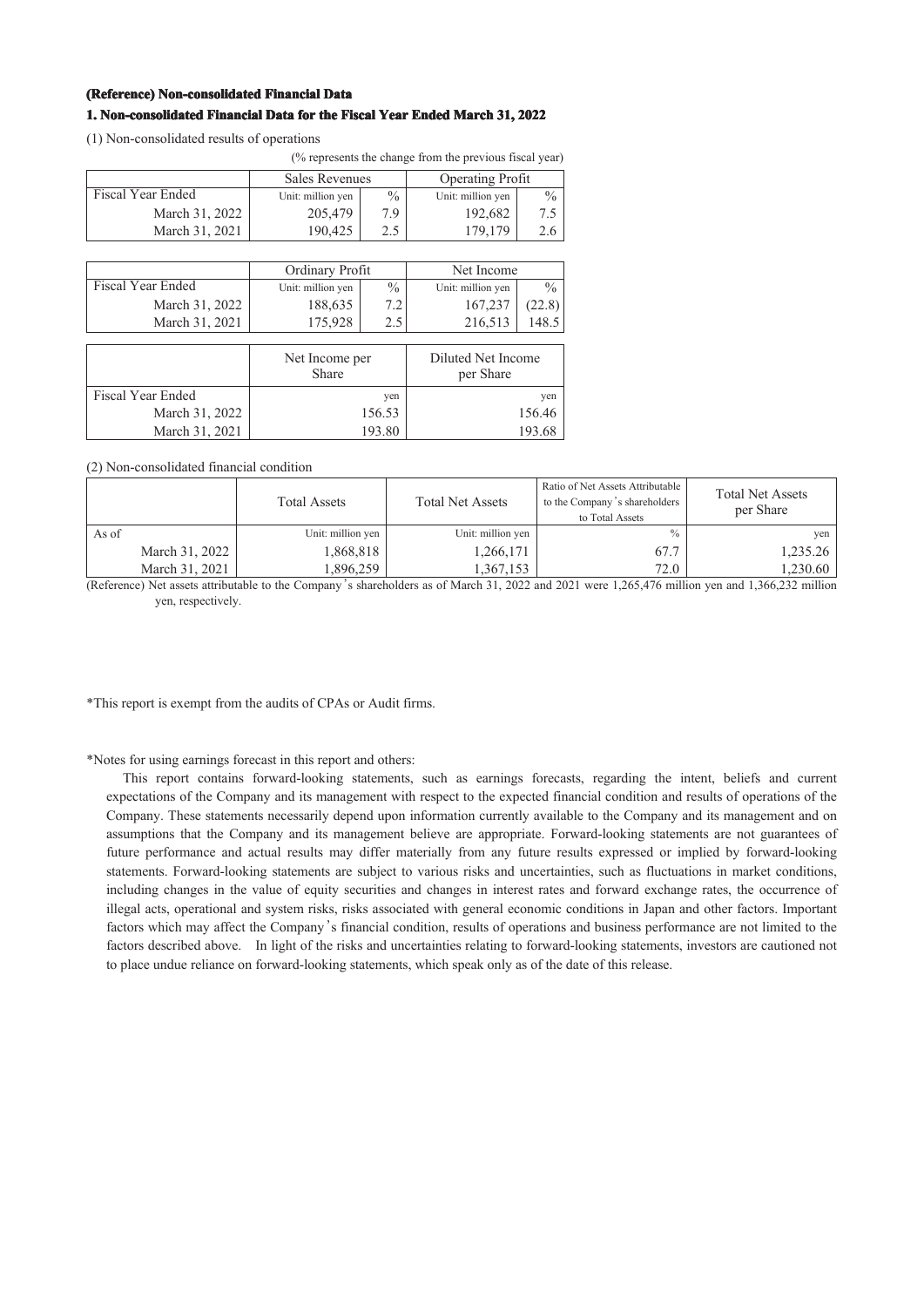### **Table of Contents of Appendix**

| (1) |  |
|-----|--|
| (2) |  |
|     |  |
|     |  |
| (1) |  |
| (2) |  |
|     |  |
|     |  |
| (3) |  |
| (4) |  |
| (5) |  |
|     |  |
|     |  |
|     |  |
|     |  |
|     |  |

The Company plans to hold a conference call for institutional investors and analysts regarding its financial results for the fiscal year ended March 31, 2022 on May 12, 2022. The material for the conference call will be posted on TDnet and the Company's website.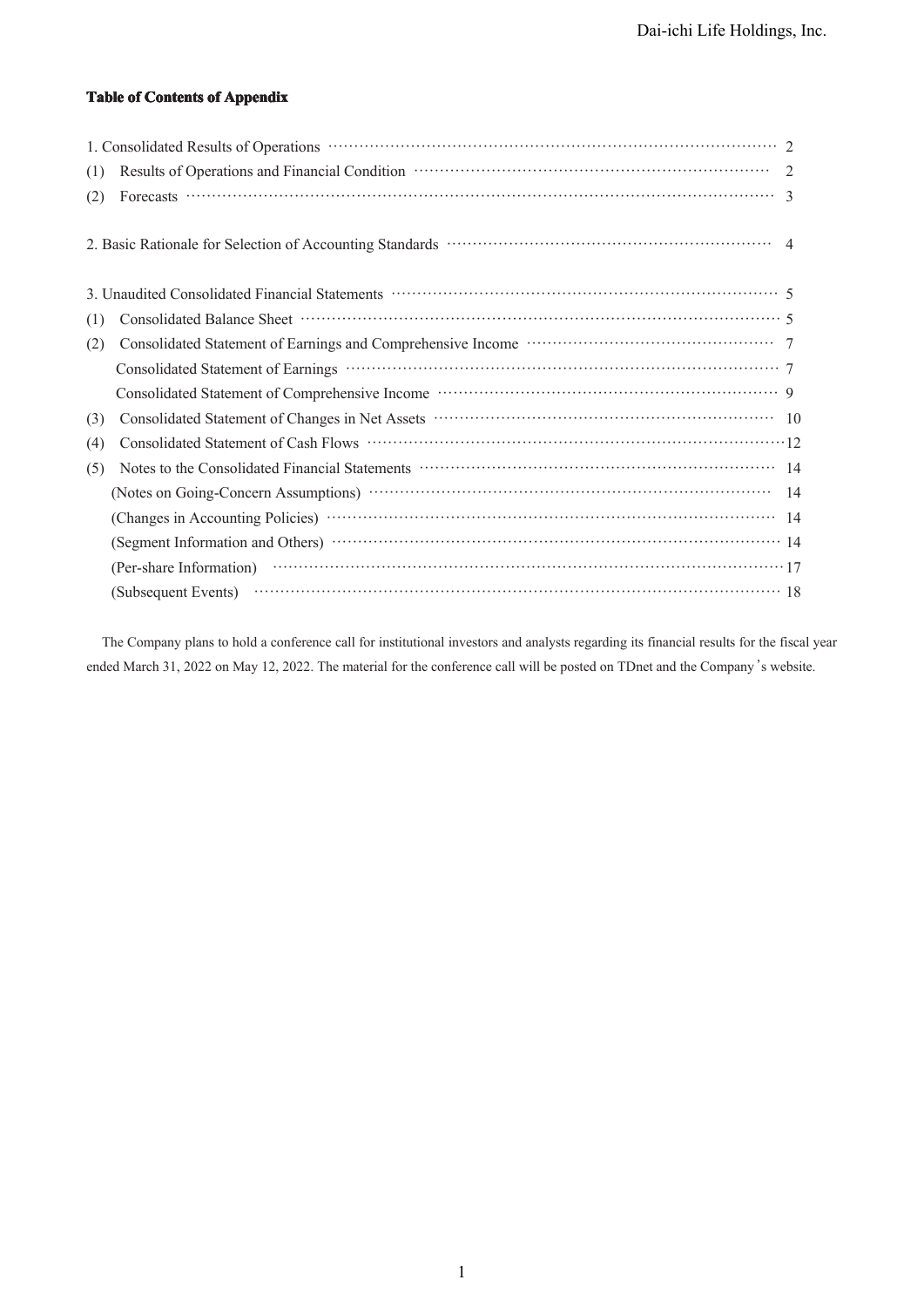- 1. Consolidated Results of Operations
- (1) Results of Operations and Financial Condition
- (i) Results of Operations for the Fiscal Year Ended March 31, 2022
- Ordinary revenues of Dai-ichi Life Holdings, Inc. (hereinafter the "Company" or the "Parent Company") and its consolidated subsidiaries (collectively, the "Group") for the fiscal year ended March 31, 2022 increased by 381.9 billion yen, or 4.9%, to 8,209.7 billion yen, consisting of (1) 5,291.9 billion yen (11.9% increase) of premium and other income, (2) 2,551.1 billion yen (6.2% decrease) of investment income, and (3) 366.6 billion yen (3.0% decrease) of other ordinary revenues, compared to the prior fiscal year. Premium and other income increased due mainly to an increase in sales at The Dai-ichi Frontier Life Insurance Co., Ltd.
- Meanwhile, the Group's ordinary expenses for the fiscal year ended March 31, 2022 increased by 4.7%, to 7,618.8 billion yen, consisting of (1) 5,855.7 billion yen (17.1% increase) of benefits and claims, (2) 316.8 billion yen (67.4% decrease) of provision for policy reserves and others, (3) 381.1 billion yen (16.7% increase) of investment expenses, (4) 752.1 billion yen (9.2% increase) of operating expenses, and (5) 312.9 billion yen (9.1% increase) of other ordinary expenses, compared to the prior fiscal year.
- Consequently, the Group's ordinary profit for the fiscal year ended March 31, 2022, compared to the prior fiscal year, increased by 38.0 billion yen or 6.9%, to 590.8 billion yen. Its net income attributable to shareholders of parent company for the fiscal year, which is ordinary profit after extraordinary gains and losses, provision for reserve for policyholder dividends, and total of corporate income taxes, increased by 12.5%, to 409.3 billion yen.
- Net income attributable to shareholders of parent company for the fiscal year increased compared to the prior fiscal year. The increase was due mainly to the recognition of the deferred tax assets at the end of the fiscal year at The Dai-ichi Frontier Life Insurance Co., Ltd.
- (ii) Financial Condition as of March 31, 2022

(a) Condition of assets, liabilities, and net assets

- The Group's total assets as of March 31, 2022, compared to March 31, 2021, increased by 3.6%, to 65,881.1 billion yen, mainly consisting of 51,504.7 billion yen (1.2% increase) of securities, 3,978.5 billion yen (5.7% increase) of loans and 1,159.7 billion yen (4.2% increase) of tangible fixed assets.
- The Group's total liabilities as of March 31, 2022 increased by 4.6% to 61,472.6 billion yen, mainly consisting of 52,745.9 billion yen (3.3% increase) of policy reserves and others, compared to March 31, 2021.
- The Group's total net assets as of March 31, 2022 decreased by 8.3% to 4,408.5 billion yen. Net unrealized gains on securities, net of tax, as of March 31, 2022, which are included in the Group's total net assets, decreased by 21.5% to 2,397.9 billion yen.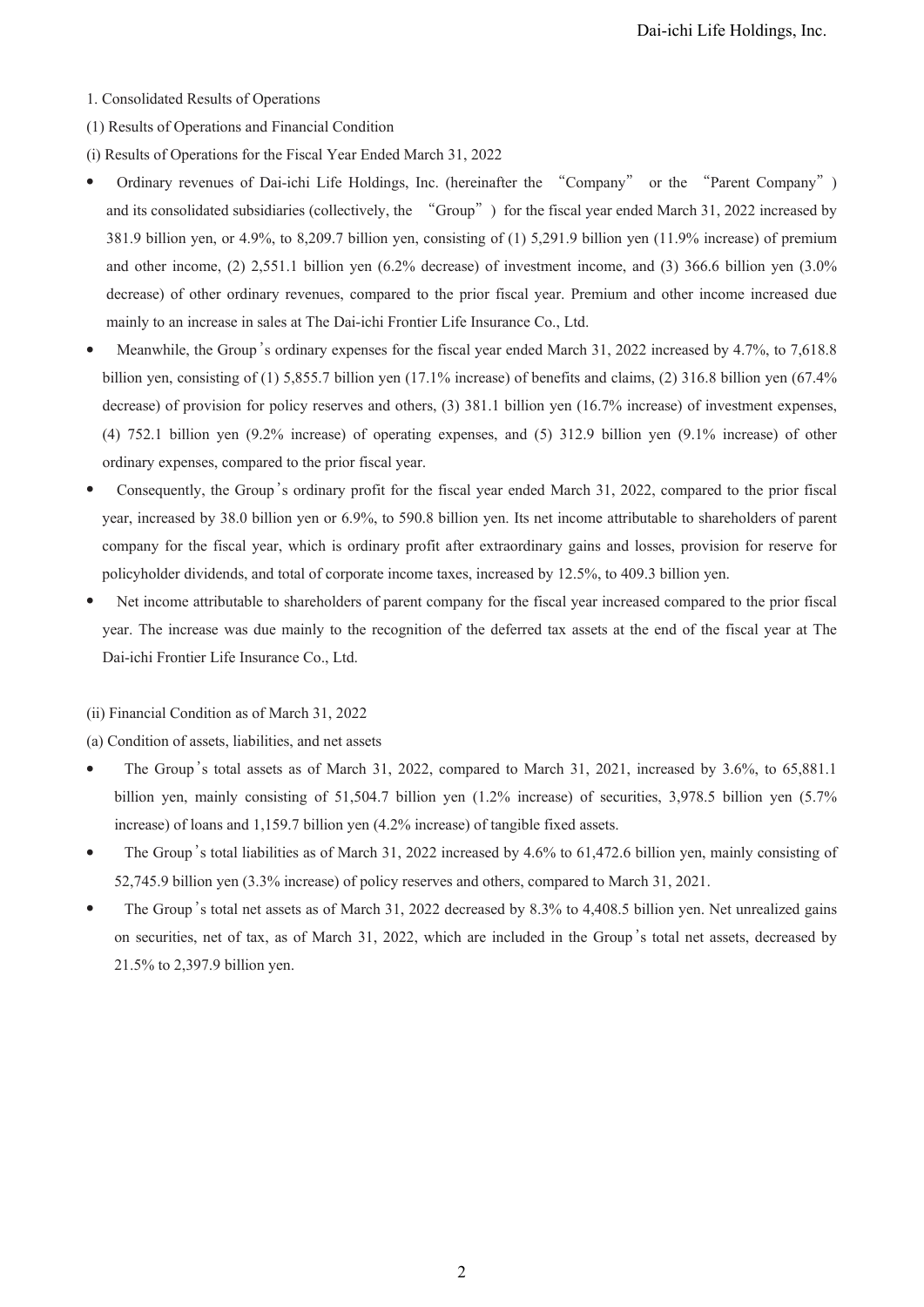(b) Cash flows

• Cash Flows from Operating Activities

The Company's net cash flows used in operating activities for the fiscal year ended March 31, 2022 increased by 382.1 billion yen to 462.0 billion yen, compared to the prior fiscal year.

• Cash Flows from Investing Activities

The Company's net cash flows provided by investing activities for the fiscal year ended March 31, 2022 increased by 411.9 billion yen to 963.2 billion yen, compared to the prior fiscal year.

Cash Flows from Financing Activities

The Company's net cash flows used by financing activities for the fiscal year ended March 31, 2022 increased by 246.2 billion yen to 180.7 billion yen, compared to the prior fiscal year.

● Cash and Cash Equivalents at the End of the Year As a result, the Company's cash and cash equivalents as of March 31, 2022 increased by 353.8 billion yen to

2,616.7 billion yen from 2,262.9 billion yen at the end of the prior fiscal year.

(2) Forecasts

- The Company forecasts its consolidated ordinary revenues to decrease compared to the previous fiscal year to 7,612.0 billion yen, mainly due to the decrease in investment income, most of which is offset by reversal of policy reserves, as a result having no impact on profit. The Company also forecasts ordinary profit to decrease to 512.0 billion yen and net income attributable to shareholders of parent company to decrease to 285.0 billion yen both mainly due to decrease in gains from reversal of policy reserves resulting from MVA at The Dai-ichi Frontier Life Insurance Co., Ltd.
- The above forecasts are based on the Company's current expectations, taking into account factors such as the information currently available and past experience, and assuming that interest rates, forward exchange rates and stock prices do not substantially vary from those as of March 31, 2022. Therefore, actual results may substantially differ from the forecasts.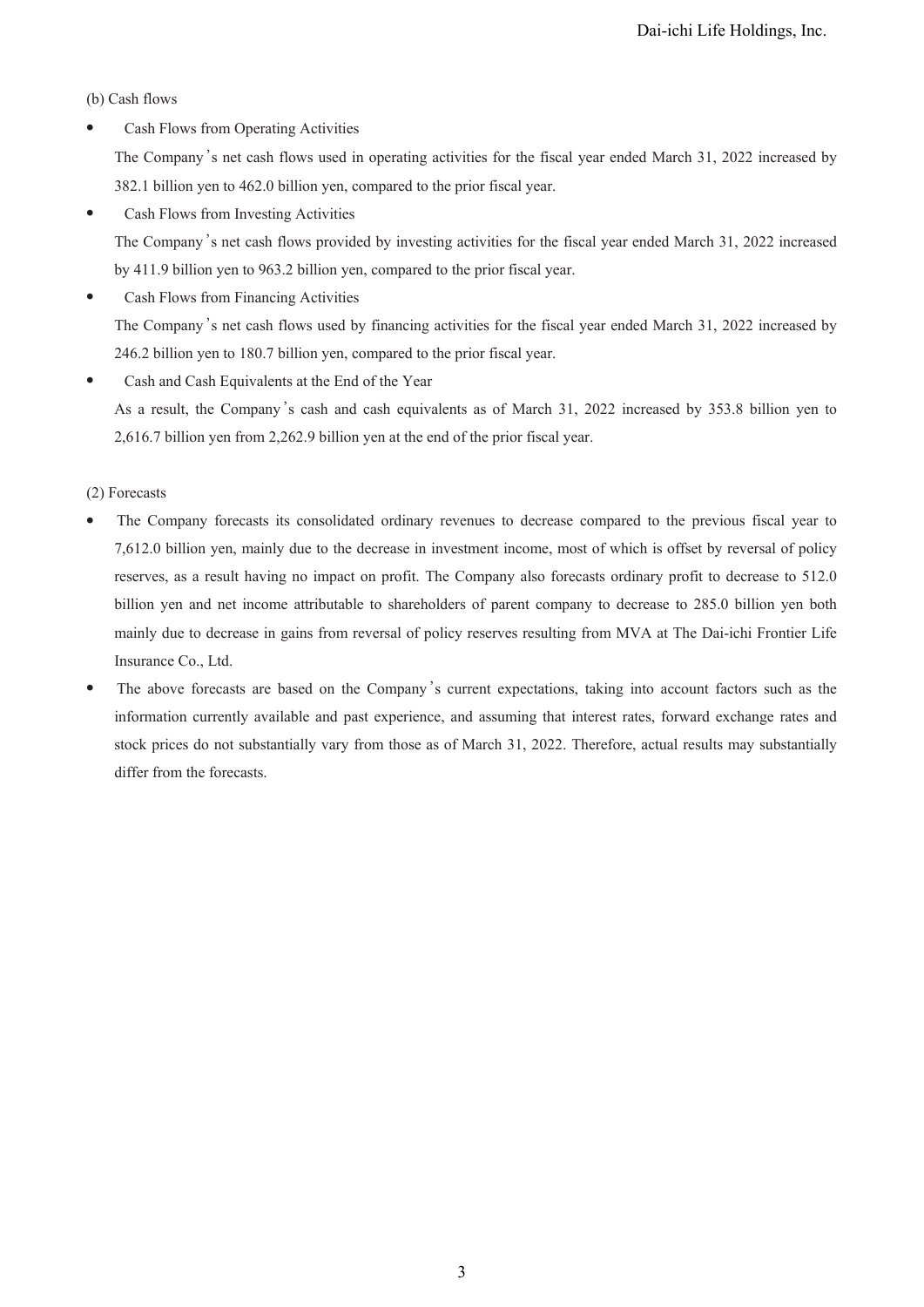## 2. Basic Rationale for Selection of Accounting Standards

The Group is evaluating International Financial Reporting Standards (IFRS), assuming that the Group will adopt IFRS in the future.

Regarding the new accounting standards for insurance contracts which the International Accounting Standards Board (IASB) published, taking into account the potential effect on the method of creating financial statements, we are continuously examining their progress.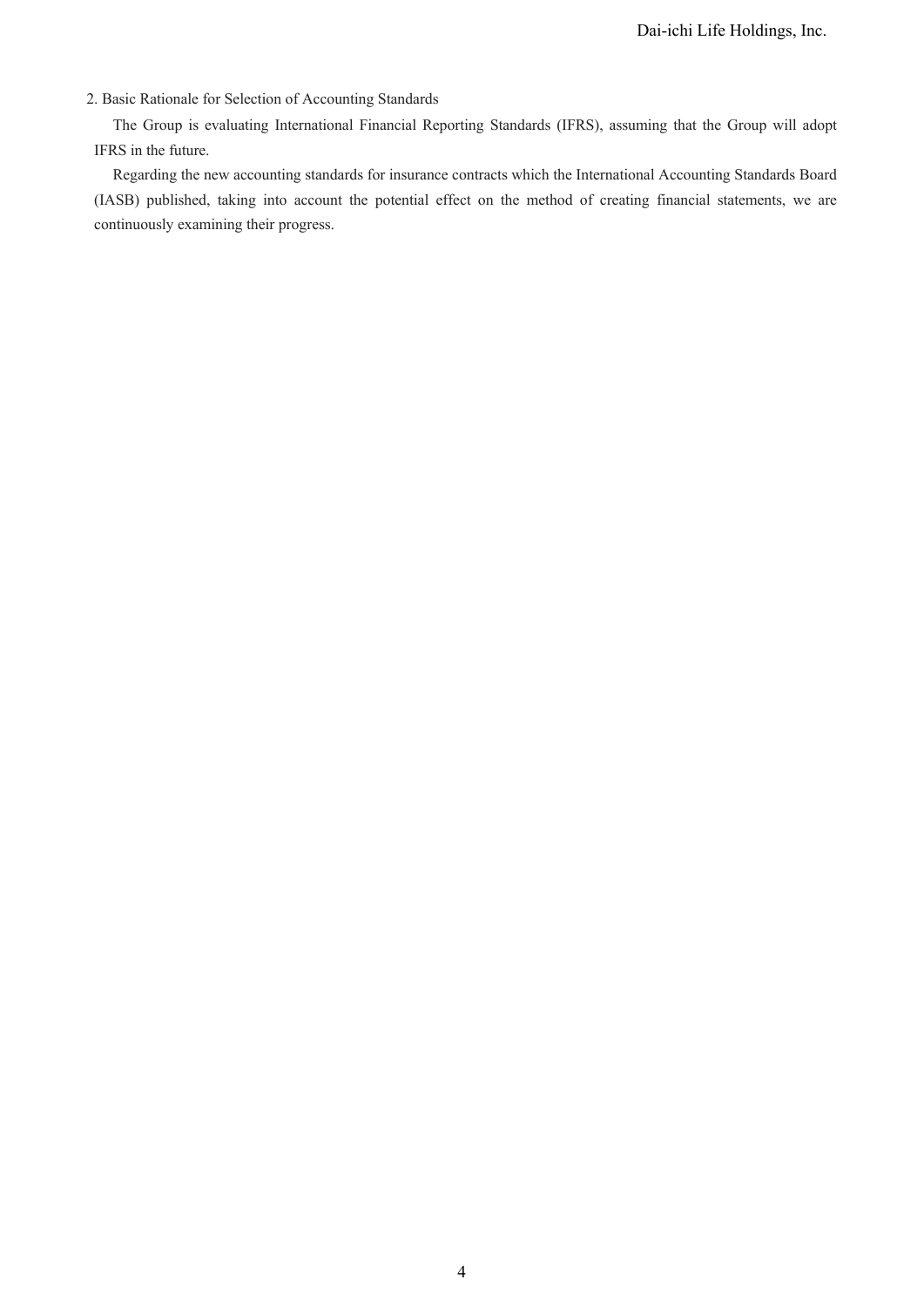# 3. Unaudited Consolidated Financial Statements

## (1) Consolidated Balance Sheet

|                                                       |                | (Unit: million yen) |
|-------------------------------------------------------|----------------|---------------------|
|                                                       | As of          | As of               |
|                                                       | March 31, 2021 | March 31, 2022      |
| <b>ASSETS</b>                                         |                |                     |
| Cash and deposits                                     | 1,884,141      | 2,183,874           |
| Call loans                                            | 403,700        | 479,900             |
| Monetary claims bought                                | 252,140        | 255,902             |
| Money held in trust                                   | 1,130,920      | 1,106,918           |
| Securities                                            | 50,879,947     | 51,504,749          |
| Loans                                                 | 3,762,666      | 3,978,577           |
| Tangible fixed assets                                 | 1,113,299      | 1,159,741           |
| Land                                                  | 761,546        | 808,368             |
| <b>Buildings</b>                                      | 331,138        | 332,376             |
| Leased assets                                         | 5,186          | 4,499               |
| Construction in progress                              | 2,168          | 551                 |
| Other tangible fixed assets                           | 13,258         | 13,944              |
| Intangible fixed assets                               | 445,163        | 502,795             |
| Software                                              | 117,231        | 124,331             |
| Goodwill                                              | 42,696         | 56,245              |
| Other intangible fixed assets                         | 285,235        | 322,218             |
| Reinsurance receivable                                | 1,668,969      | 1,924,898           |
| Other assets                                          | 2,016,733      | 2,748,965           |
| Deferred tax assets                                   | 12,014         | 9,378               |
| Customers' liabilities for acceptances and guarantees | 52,861         | 45,745              |
| Reserve for possible loan losses                      | (28, 224)      | (19, 505)           |
| Reserve for possible investment losses                | (627)          | (779)               |
| Total assets                                          | 63,593,705     | 65,881,161          |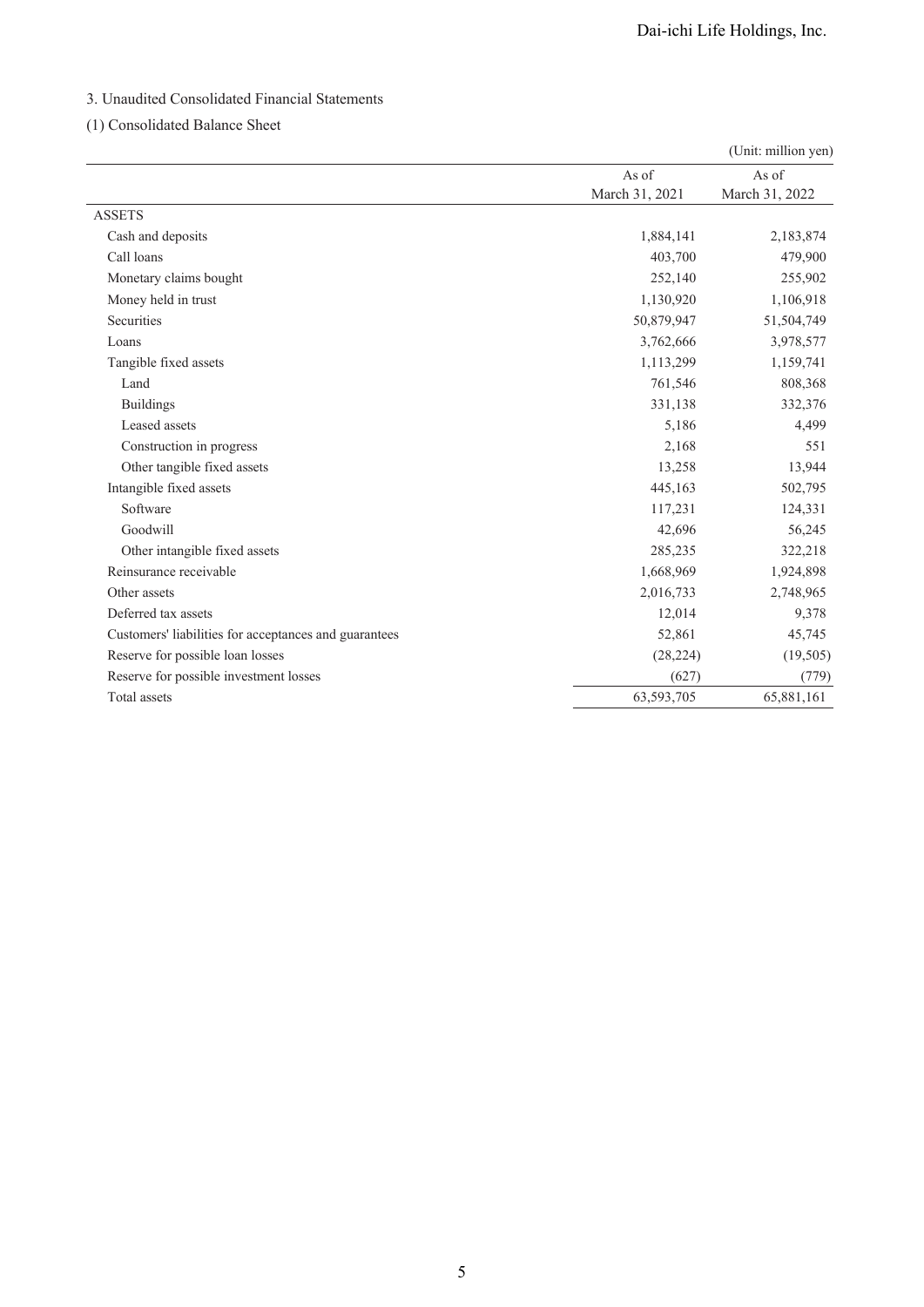|                                                                                            |                | (Unit: million yen) |
|--------------------------------------------------------------------------------------------|----------------|---------------------|
|                                                                                            | As of          | As of               |
|                                                                                            | March 31, 2021 | March 31, 2022      |
| <b>LIABILITIES</b>                                                                         |                |                     |
| Policy reserves and others                                                                 | 51,051,420     | 52,745,988          |
| Reserves for outstanding claims                                                            | 753,126        | 925,110             |
| Policy reserves                                                                            | 49,897,294     | 51,407,655          |
| Reserve for policyholder dividends                                                         | 400,999        | 413,222             |
| Reinsurance payable                                                                        | 796,523        | 895,123             |
| Bonds payable                                                                              | 899,770        | 870,383             |
| Other liabilities                                                                          | 4,671,205      | 5,906,787           |
| Payables under repurchase agreements                                                       | 2,346,988      | 3,115,017           |
| Other liabilities                                                                          | 2,324,216      | 2,791,770           |
| Net defined benefit liabilities                                                            | 418,546        | 392,522             |
| Reserve for retirement benefits of directors, executive officers and<br>corporate auditors | 998            | 929                 |
| Reserve for possible reimbursement of prescribed claims                                    | 800            | 800                 |
| Reserves under the special laws                                                            | 264,454        | 287,358             |
| Reserve for price fluctuations                                                             | 264,454        | 287,358             |
| Deferred tax liabilities                                                                   | 558,387        | 256,364             |
| Deferred tax liabilities for land revaluation                                              | 71,606         | 70,652              |
| Acceptances and guarantees                                                                 | 52,861         | 45,745              |
| <b>Total liabilities</b>                                                                   | 58,786,576     | 61,472,654          |
| <b>NET ASSETS</b>                                                                          |                |                     |
| Capital stock                                                                              | 343,732        | 343,926             |
| Capital surplus                                                                            | 330,065        | 330,259             |
| Retained earnings                                                                          | 1,375,805      | 1,334,834           |
| Treasury stock                                                                             | (155, 959)     | (12,718)            |
| Total shareholders' equity                                                                 | 1,893,643      | 1,996,301           |
| Net unrealized gains (losses) on securities, net of tax                                    | 3,056,350      | 2,397,969           |
| Deferred hedge gains (losses)                                                              | (2,916)        | (15, 532)           |
| Reserve for land revaluation                                                               | (22,026)       | 16,643              |
| Foreign currency translation adjustments                                                   | (108, 830)     | 4,232               |
| Accumulated remeasurements of defined benefit plans                                        | (10,012)       | 8,197               |
| Total accumulated other comprehensive income                                               | 2,912,564      | 2,411,510           |
| Subscription rights to shares                                                              | 920            | 694                 |
| Total net assets                                                                           | 4,807,129      | 4,408,507           |
| Total liabilities and net assets                                                           | 63,593,705     | 65,881,161          |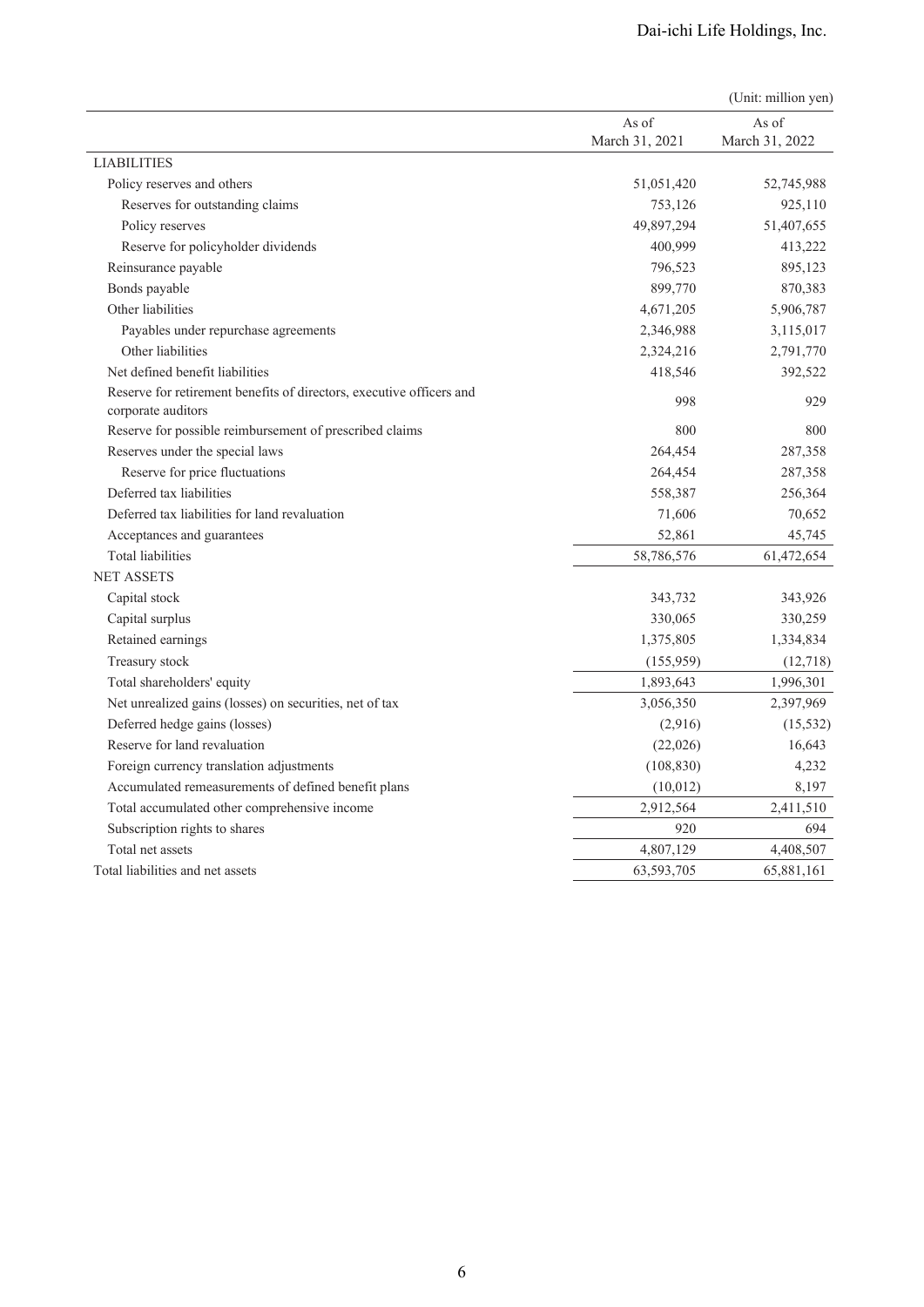# (2) Consolidated Statement of Earnings and Comprehensive Income

[Consolidated Statement of Earnings]

|                                                      |                | (Unit: million yen) |
|------------------------------------------------------|----------------|---------------------|
|                                                      | Year ended     | Year ended          |
|                                                      | March 31, 2021 | March 31, 2022      |
| ORDINARY REVENUES                                    | 7,827,806      | 8,209,708           |
| Premium and other income                             | 4,730,301      | 5,291,973           |
| Investment income                                    | 2,719,584      | 2,551,112           |
| Interest and dividends                               | 1,347,865      | 1,386,792           |
| Gains on money held in trust                         | 28,179         |                     |
| Gains on investments in trading securities           | 132,406        | 206,378             |
| Gains on sale of securities                          | 471,363        | 393,503             |
| Gains on redemption of securities                    | 15,662         | 21,230              |
| Foreign exchange gains                               | 444,926        | 453,064             |
| Reversal of reserve for possible loan losses         |                | 11,340              |
| Other investment income                              | 1,533          | 2,718               |
| Gains on investments in separate accounts            | 277,646        | 76,084              |
| Other ordinary revenues                              | 377,921        | 366,622             |
| ORDINARY EXPENSES                                    | 7,274,945      | 7,618,811           |
| Benefits and claims                                  | 5,001,109      | 5,855,703           |
| Claims                                               | 1,264,692      | 1,397,477           |
| Annuities                                            | 775,379        | 778,494             |
| <b>Benefits</b>                                      | 571,161        | 653,894             |
| Surrender values                                     | 1,084,700      | 1,363,354           |
| Other refunds                                        | 1,305,176      | 1,662,483           |
| Provision for policy reserves and others             | 971,280        | 316,837             |
| Provision for reserves for outstanding claims        | 1,253          | 48,203              |
| Provision for policy reserves                        | 961,808        | 260,369             |
| Provision for interest on policyholder dividends     | 8,218          | 8,264               |
| Investment expenses                                  | 326,626        | 381,136             |
| Interest expenses                                    | 33,476         | 26,704              |
| Losses on money held in trust                        |                | 1,572               |
| Losses on sale of securities                         | 127,053        | 234,564             |
| Losses on valuation of securities                    | 14,300         | 7,817               |
| Losses on redemption of securities                   | 6,314          | 3,545               |
| Derivative transaction losses                        | 68,095         | 40,176              |
| Provision for reserve for possible loan losses       | 17,225         |                     |
| Provision for reserve for possible investment losses | 295            | 247                 |
| Write-down of loans                                  | 369            | 459                 |
| Depreciation of real estate for rent and others      | 13,188         | 13,458              |
| Other investment expenses                            | 46,306         | 52,590              |
| Operating expenses                                   | 689,057        | 752,160             |
| Other ordinary expenses                              | 286,870        | 312,973             |
| Ordinary profit                                      | 552,861        | 590,897             |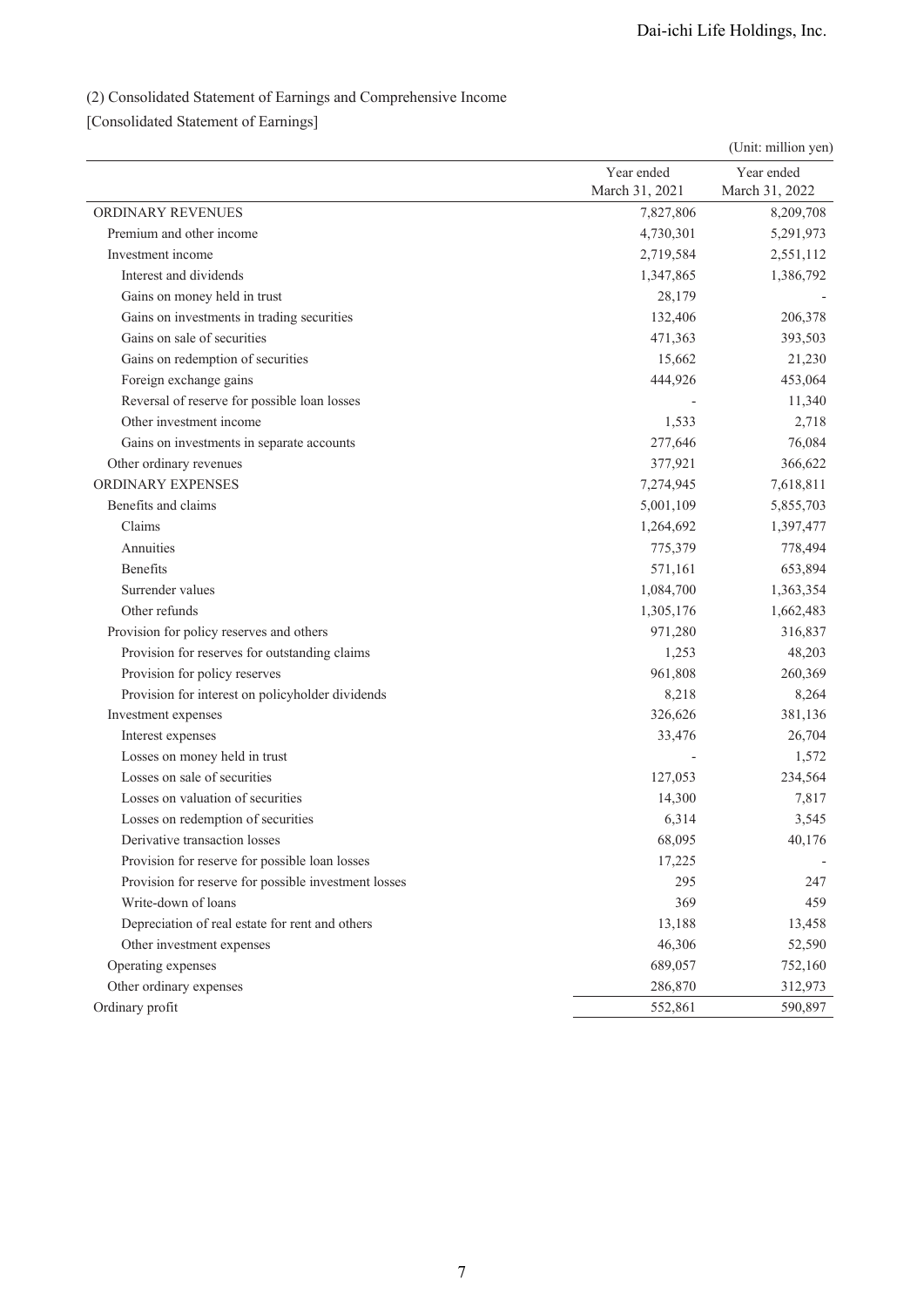|                                                                  | Year ended<br>March 31, 2021 | Year ended<br>March 31, 2022 |
|------------------------------------------------------------------|------------------------------|------------------------------|
| <b>EXTRAORDINARY GAINS</b>                                       | 40,480                       | 10,766                       |
| Gains on disposal of fixed assets                                | 5,471                        | 10,404                       |
| Gains on sale of stocks of subsidiaries and affiliated companies | 34,994                       |                              |
| Other extraordinary gains                                        | 14                           | 362                          |
| <b>EXTRAORDINARY LOSSES</b>                                      | 33,301                       | 39,792                       |
| Losses on disposal of fixed assets                               | 6,899                        | 12,966                       |
| Impairment losses on fixed assets                                | 2,552                        | 3,850                        |
| Provision for reserve for price fluctuations                     | 23,658                       | 22,903                       |
| Other extraordinary losses                                       | 190                          | 72                           |
| Provision for reserve for policyholder dividends                 | 77,500                       | 87,500                       |
| Income before income taxes                                       | 482,540                      | 474,371                      |
| Corporate income taxes-current                                   | 116,138                      | 136,131                      |
| Corporate income taxes-deferred                                  | 2,624                        | (71, 113)                    |
| Total of corporate income taxes                                  | 118,763                      | 65,018                       |
| Net income                                                       | 363,777                      | 409,353                      |
| Net income attributable to shareholders of parent company        | 363,777                      | 409,353                      |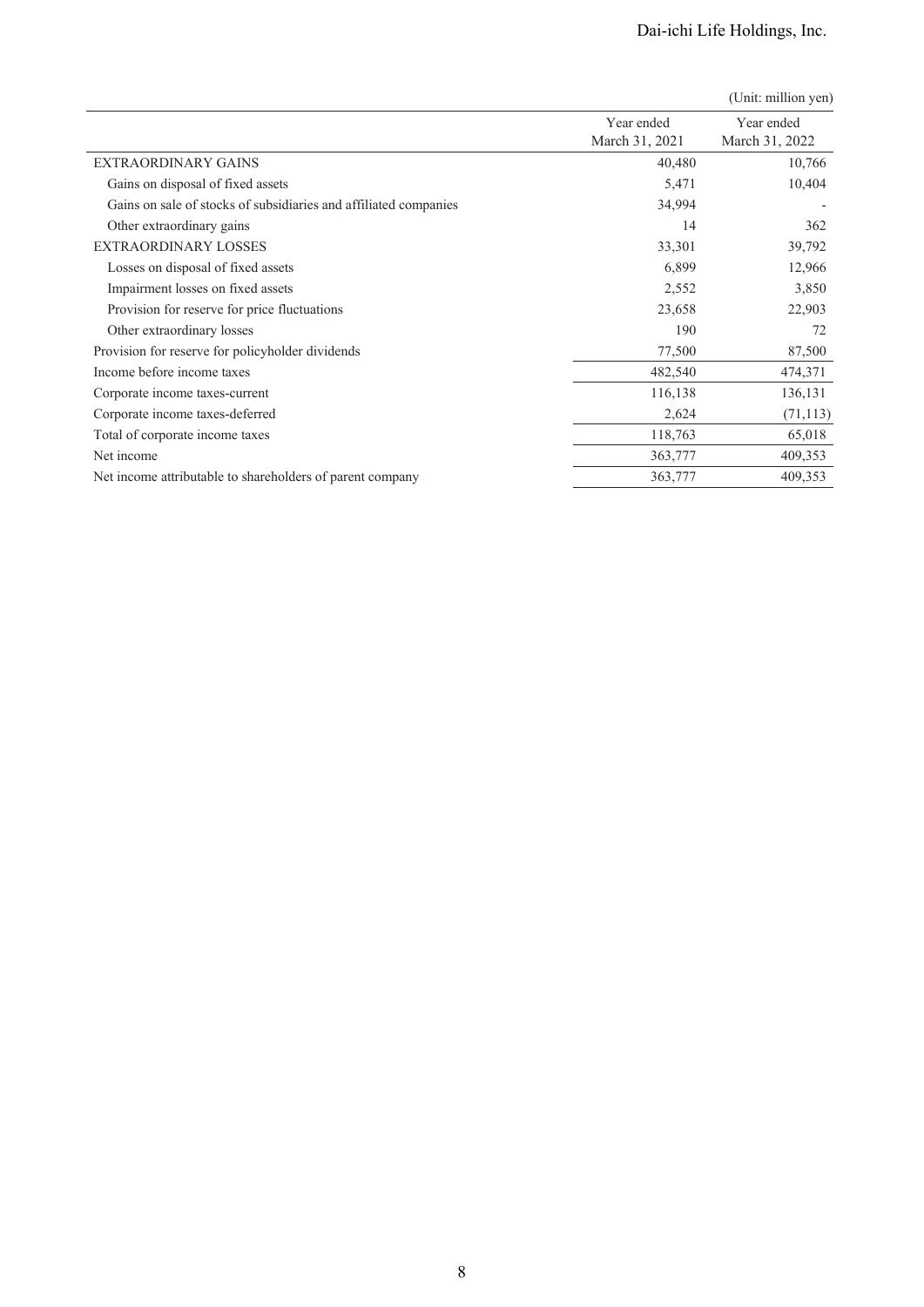# [Consolidated Statement of Comprehensive Income]

|                                                                                                             |                              | (Unit: million yen)          |
|-------------------------------------------------------------------------------------------------------------|------------------------------|------------------------------|
|                                                                                                             | Year ended<br>March 31, 2021 | Year ended<br>March 31, 2022 |
| Net income                                                                                                  | 363,777                      | 409,353                      |
| Other comprehensive income                                                                                  |                              |                              |
| Net unrealized gains (losses) on securities, net of tax                                                     | 773,016                      | (653,967)                    |
| Deferred hedge gains (losses)                                                                               | (24, 731)                    | (11,381)                     |
| Reserve for land revaluation                                                                                |                              | (25)                         |
| Foreign currency translation adjustments                                                                    | 12,338                       | 110,026                      |
| Remeasurements of defined benefit plans, net of tax                                                         | 17,424                       | 18,185                       |
| Share of other comprehensive income of subsidiaries and affiliates<br>accounted for under the equity method | 2,157                        | (2,586)                      |
| Total other comprehensive income                                                                            | 780,204                      | (539,749)                    |
| Comprehensive income                                                                                        | 1,143,981                    | (130, 395)                   |
| (Details)                                                                                                   |                              |                              |
| Attributable to shareholders of parent company                                                              | 1,143,981                    | (130, 395)                   |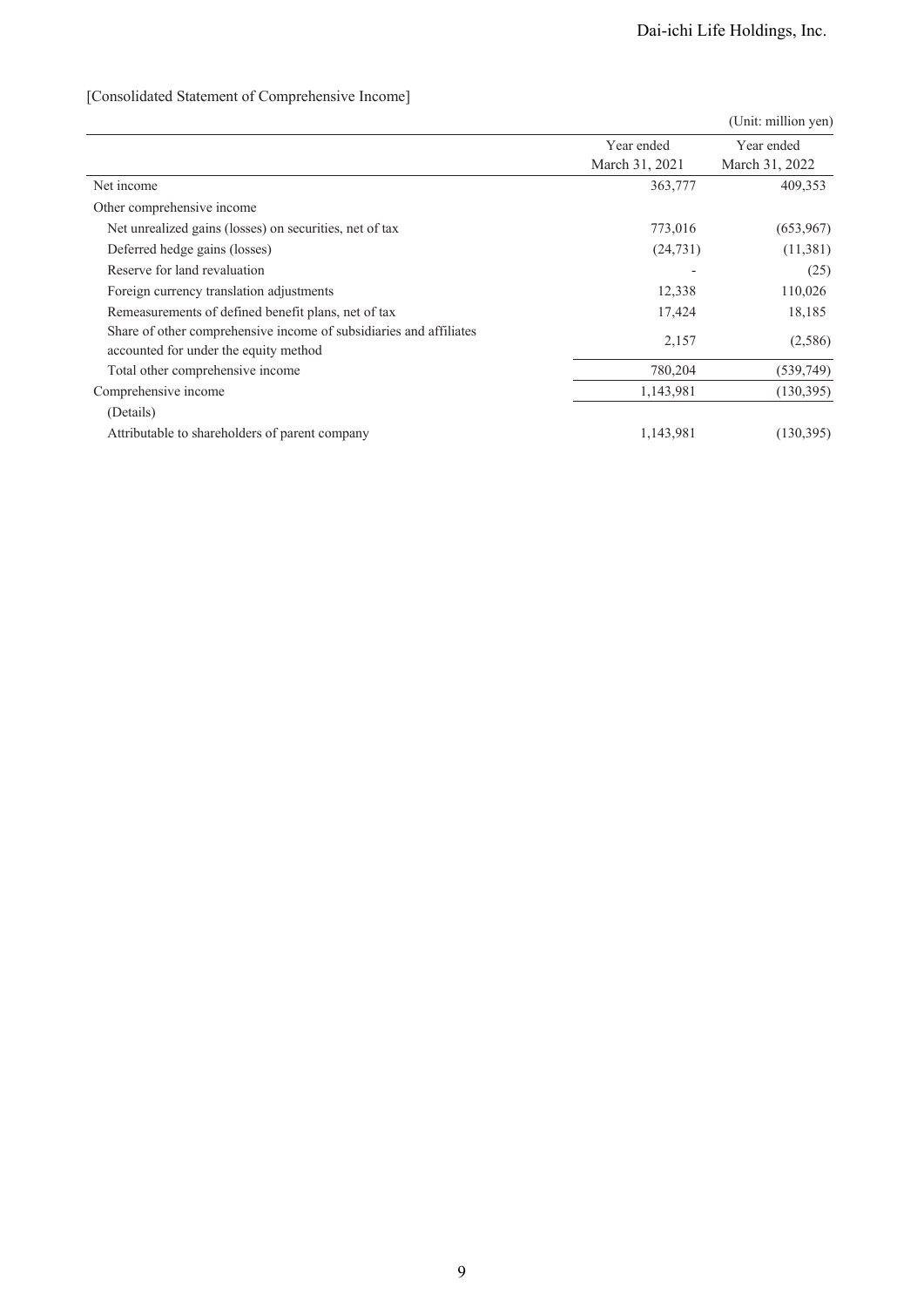# (3) Consolidated Statement of Changes in Net Assets

Year ended March 31, 2021

|                                                                                                          |               |                      |                      |                |                                  |                                                                  | (Unit: million yen)                       |
|----------------------------------------------------------------------------------------------------------|---------------|----------------------|----------------------|----------------|----------------------------------|------------------------------------------------------------------|-------------------------------------------|
|                                                                                                          |               | Shareholders' equity |                      |                |                                  |                                                                  | Accumulated other<br>comprehensive income |
|                                                                                                          | Capital stock | Capital surplus      | Retained<br>earnings | Treasury stock | Total<br>shareholders'<br>equity | Net unrealized<br>gains (losses)<br>on securities,<br>net of tax | Deferred hedge<br>gains (losses)          |
| Balance at the beginning of the year                                                                     | 343,517       | 329,860              | 1,094,483            | (126, 356)     | 1,641,506                        | 2,283,198                                                        | 20,437                                    |
| Cumulative effect of changes in<br>accounting policies                                                   |               |                      | (15, 150)            |                | (15, 150)                        |                                                                  |                                           |
| Balance at the beginning of the year<br>after reflecting the effect of changes in<br>accounting policies | 343,517       | 329,860              | 1,079,333            | (126, 356)     | 1,626,355                        | 2,283,198                                                        | 20,437                                    |
| Changes for the year                                                                                     |               |                      |                      |                |                                  |                                                                  |                                           |
| Issuance of new shares                                                                                   | 214           | 214                  |                      |                | 429                              |                                                                  |                                           |
| <b>Dividends</b>                                                                                         |               |                      | (70,001)             |                | (70,001)                         |                                                                  |                                           |
| Net income attributable to<br>shareholders of parent company                                             |               |                      | 363,777              |                | 363,777                          |                                                                  |                                           |
| Purchase of treasury stock                                                                               |               |                      |                      | (29,999)       | (29,999)                         |                                                                  |                                           |
| Disposal of treasury stock                                                                               |               | (85)                 |                      | 396            | 311                              |                                                                  |                                           |
| Cancellation of treasury stock                                                                           |               |                      |                      |                | ÷.                               |                                                                  |                                           |
| Transfer from retained earnings to capital<br>surplus                                                    |               | 74                   | (74)                 |                | ä,                               |                                                                  |                                           |
| Transfer from reserve for land<br>revaluation                                                            |               |                      | 4.048                |                | 4,048                            |                                                                  |                                           |
| Others                                                                                                   |               |                      | (1,277)              |                | (1,277)                          |                                                                  |                                           |
| Net changes of items other than<br>shareholders' equity                                                  |               |                      |                      |                |                                  | 773,152                                                          | (23, 353)                                 |
| Total changes for the year                                                                               | 214           | 204                  | 296,472              | (29,603)       | 267,287                          | 773,152                                                          | (23, 353)                                 |
| Balance at the end of the year                                                                           | 343,732       | 330,065              | 1,375,805            | (155, 959)     | 1,893,643                        | 3,056,350                                                        | (2,916)                                   |

|                                                                                                          |                                    |                                                   |                                                              |                                                          |                                     | (Unit: million yen) |
|----------------------------------------------------------------------------------------------------------|------------------------------------|---------------------------------------------------|--------------------------------------------------------------|----------------------------------------------------------|-------------------------------------|---------------------|
|                                                                                                          |                                    | Accumulated other comprehensive income            |                                                              |                                                          |                                     |                     |
|                                                                                                          | Reserve for<br>land<br>revaluation | Foreign<br>currency<br>translation<br>adjustments | Accumulated<br>remeasurements<br>of defined<br>benefit plans | Total<br>accumulated<br>other<br>comprehensive<br>income | Subscription<br>rights to<br>shares | Total<br>net assets |
| Balance at the beginning of the year                                                                     | (17,978)                           | (123, 850)                                        | (27.458)                                                     | 2,134,348                                                | 1.063                               | 3,776,918           |
| Cumulative effect of changes in<br>accounting policies                                                   |                                    |                                                   |                                                              |                                                          |                                     | (15, 150)           |
| Balance at the beginning of the year<br>after reflecting the effect of changes in<br>accounting policies | (17,978)                           | (123, 850)                                        | (27, 458)                                                    | 2,134,348                                                | 1.063                               | 3,761,768           |
| Changes for the year                                                                                     |                                    |                                                   |                                                              |                                                          |                                     |                     |
| Issuance of new shares                                                                                   |                                    |                                                   |                                                              |                                                          |                                     | 429                 |
| <b>Dividends</b>                                                                                         |                                    |                                                   |                                                              |                                                          |                                     | (70,001)            |
| Net income attributable to<br>shareholders of parent company                                             |                                    |                                                   |                                                              |                                                          |                                     | 363,777             |
| Purchase of treasury stock                                                                               |                                    |                                                   |                                                              |                                                          |                                     | (29,999)            |
| Disposal of treasury stock                                                                               |                                    |                                                   |                                                              |                                                          |                                     | 311                 |
| Cancellation of treasury stock                                                                           |                                    |                                                   |                                                              |                                                          |                                     |                     |
| Transfer from retained earnings to capital<br>surplus                                                    |                                    |                                                   |                                                              |                                                          |                                     |                     |
| Transfer from reserve for land<br>revaluation                                                            |                                    |                                                   |                                                              |                                                          |                                     | 4,048               |
| Others                                                                                                   |                                    |                                                   |                                                              |                                                          |                                     | (1,277)             |
| Net changes of items other than<br>shareholders' equity                                                  | (4,048)                            | 15,020                                            | 17,445                                                       | 778,215                                                  | (142)                               | 778,073             |
| Total changes for the year                                                                               | (4,048)                            | 15,020                                            | 17,445                                                       | 778,215                                                  | (142)                               | 1,045,360           |
| Balance at the end of the year                                                                           | (22,026)                           | (108, 830)                                        | (10,012)                                                     | 2,912,564                                                | 920                                 | 4,807,129           |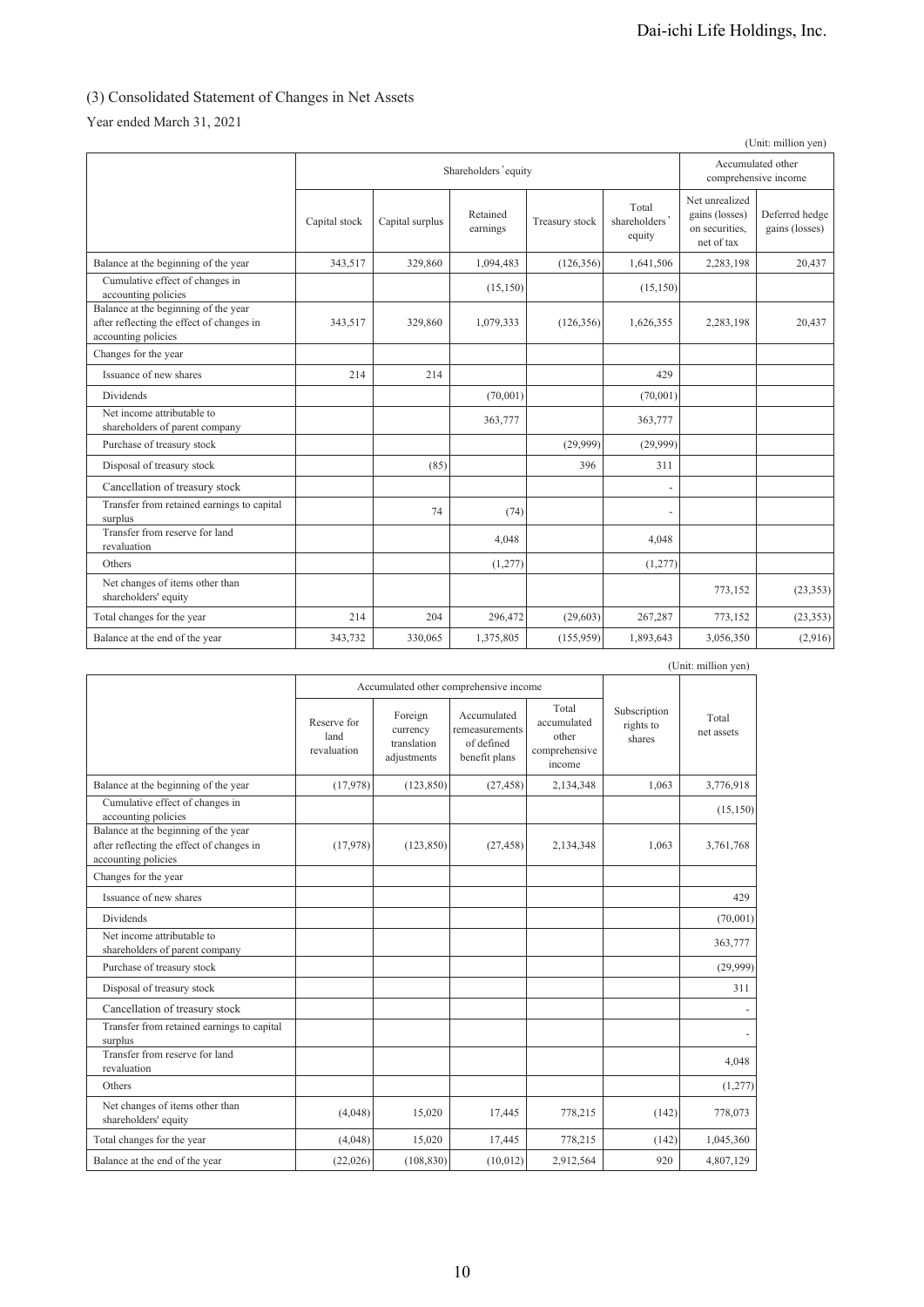Year ended March 31, 2022

|                                                                                                          |               |                      |                                           |                |                                  |                                                                  | (Unit: million yen)              |
|----------------------------------------------------------------------------------------------------------|---------------|----------------------|-------------------------------------------|----------------|----------------------------------|------------------------------------------------------------------|----------------------------------|
|                                                                                                          |               | Shareholders' equity | Accumulated other<br>comprehensive income |                |                                  |                                                                  |                                  |
|                                                                                                          | Capital stock | Capital surplus      | Retained<br>earnings                      | Treasury stock | Total<br>shareholders'<br>equity | Net unrealized<br>gains (losses)<br>on securities,<br>net of tax | Deferred hedge<br>gains (losses) |
| Balance at the beginning of the year                                                                     | 343,732       | 330,065              | 1,375,805                                 | (155,959)      | 1,893,643                        | 3,056,350                                                        | (2,916)                          |
| Cumulative effect of changes in<br>accounting policies                                                   |               |                      |                                           |                | $\overline{\phantom{a}}$         |                                                                  |                                  |
| Balance at the beginning of the year<br>after reflecting the effect of changes in<br>accounting policies | 343,732       | 330,065              | 1,375,805                                 | (155,959)      | 1,893,643                        | 3,056,350                                                        | (2,916)                          |
| Changes for the year                                                                                     |               |                      |                                           |                |                                  |                                                                  |                                  |
| Issuance of new shares                                                                                   | 194           | 194                  |                                           |                | 389                              |                                                                  |                                  |
| Dividends                                                                                                |               |                      | (68, 833)                                 |                | (68, 833)                        |                                                                  |                                  |
| Net income attributable to<br>shareholders of parent company                                             |               |                      | 409,353                                   |                | 409,353                          |                                                                  |                                  |
| Purchase of treasury stock                                                                               |               |                      |                                           | (199,999)      | (199,999)                        |                                                                  |                                  |
| Disposal of treasury stock                                                                               |               | (104)                |                                           | 365            | 261                              |                                                                  |                                  |
| Cancellation of treasury stock                                                                           |               | (342, 874)           |                                           | 342,874        | $\overline{\phantom{m}}$         |                                                                  |                                  |
| Transfer from retained earnings to capital<br>surplus                                                    |               | 342,979              | (342,979)                                 |                | $\overline{\phantom{a}}$         |                                                                  |                                  |
| Transfer from reserve for land<br>revaluation                                                            |               |                      | (38,695)                                  |                | (38,695)                         |                                                                  |                                  |
| Others                                                                                                   |               |                      | 182                                       |                | 182                              |                                                                  |                                  |
| Net changes of items other than<br>shareholders' equity                                                  |               |                      |                                           |                |                                  | (658, 381)                                                       | (12,615)                         |
| Total changes for the year                                                                               | 194           | 194                  | (40, 971)                                 | 143,241        | 102,658                          | (658, 381)                                                       | (12,615)                         |
| Balance at the end of the year                                                                           | 343,926       | 330,259              | 1,334,834                                 | (12,718)       | 1,996,301                        | 2,397,969                                                        | (15, 532)                        |

|                                                                                                          |                                    |                                                   |                                                              |                                                          |                                     | (Unit: million yen) |
|----------------------------------------------------------------------------------------------------------|------------------------------------|---------------------------------------------------|--------------------------------------------------------------|----------------------------------------------------------|-------------------------------------|---------------------|
|                                                                                                          |                                    | Accumulated other comprehensive income            |                                                              |                                                          |                                     |                     |
|                                                                                                          | Reserve for<br>land<br>revaluation | Foreign<br>currency<br>translation<br>adjustments | Accumulated<br>remeasurements<br>of defined<br>benefit plans | Total<br>accumulated<br>other<br>comprehensive<br>income | Subscription<br>rights to<br>shares | Total<br>net assets |
| Balance at the beginning of the year                                                                     | (22,026)                           | (108, 830)                                        | (10,012)                                                     | 2,912,564                                                | 920                                 | 4,807,129           |
| Cumulative effect of changes in<br>accounting policies                                                   |                                    |                                                   |                                                              |                                                          |                                     |                     |
| Balance at the beginning of the year<br>after reflecting the effect of changes in<br>accounting policies | (22,026)                           | (108, 830)                                        | (10,012)                                                     | 2,912,564                                                | 920                                 | 4,807,129           |
| Changes for the year                                                                                     |                                    |                                                   |                                                              |                                                          |                                     |                     |
| Issuance of new shares                                                                                   |                                    |                                                   |                                                              |                                                          |                                     | 389                 |
| <b>Dividends</b>                                                                                         |                                    |                                                   |                                                              |                                                          |                                     | (68, 833)           |
| Net income attributable to<br>shareholders of parent company                                             |                                    |                                                   |                                                              |                                                          |                                     | 409,353             |
| Purchase of treasury stock                                                                               |                                    |                                                   |                                                              |                                                          |                                     | (199,999)           |
| Disposal of treasury stock                                                                               |                                    |                                                   |                                                              |                                                          |                                     | 261                 |
| Cancellation of treasury stock                                                                           |                                    |                                                   |                                                              |                                                          |                                     |                     |
| Transfer from retained earnings to capital<br>surplus                                                    |                                    |                                                   |                                                              |                                                          |                                     |                     |
| Transfer from reserve for land<br>revaluation                                                            |                                    |                                                   |                                                              |                                                          |                                     | (38, 695)           |
| Others                                                                                                   |                                    |                                                   |                                                              |                                                          |                                     | 182                 |
| Net changes of items other than<br>shareholders' equity                                                  | 38,669                             | 113,062                                           | 18,210                                                       | (501, 053)                                               | (225)                               | (501, 279)          |
| Total changes for the year                                                                               | 38,669                             | 113,062                                           | 18,210                                                       | (501, 053)                                               | (225)                               | (398, 621)          |
| Balance at the end of the year                                                                           | 16,643                             | 4,232                                             | 8,197                                                        | 2,411,510                                                | 694                                 | 4,408,507           |

11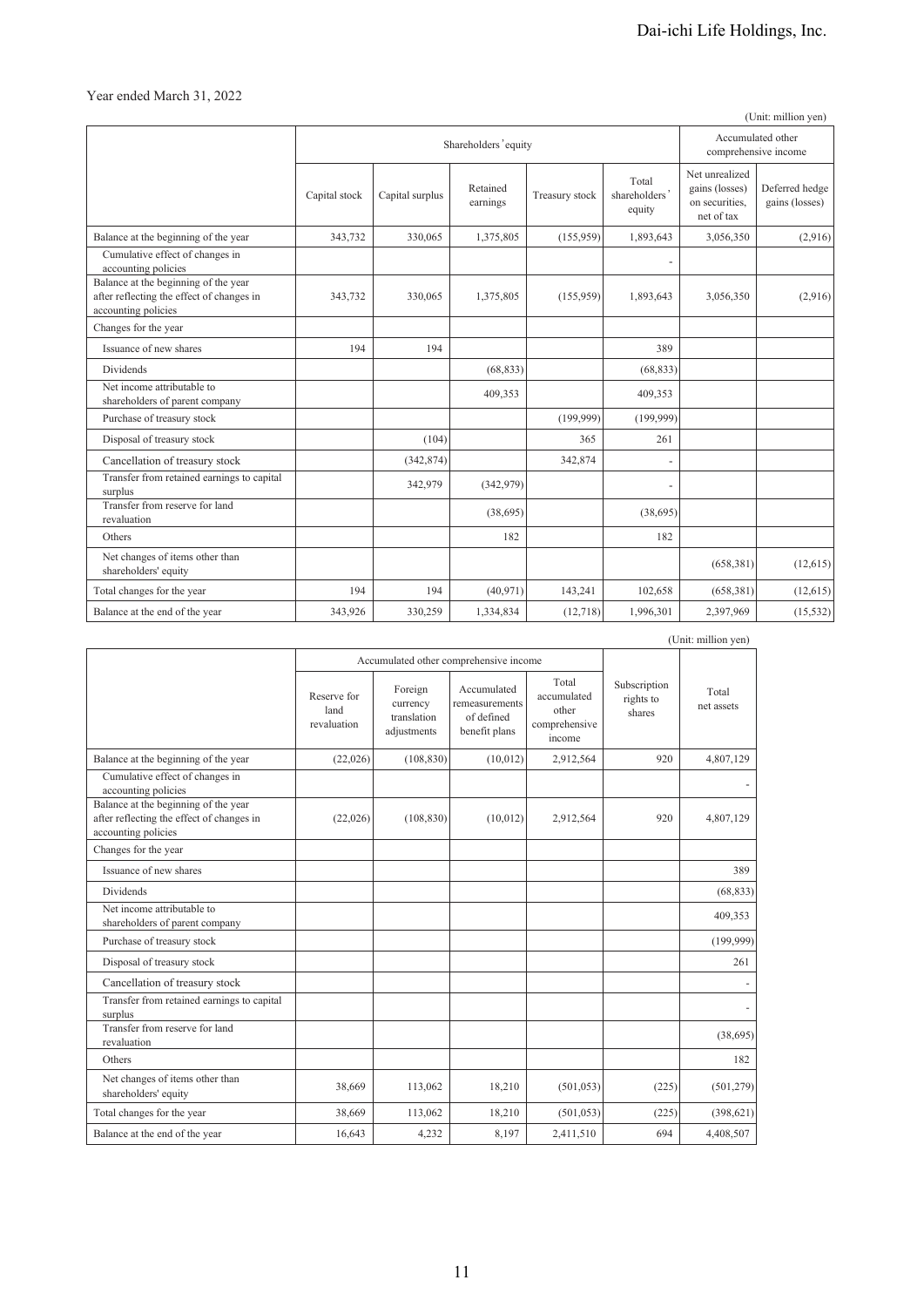## (4) Consolidated Statement of Cash Flows

|                                                                                                                   |                              | (Unit: million yen)          |
|-------------------------------------------------------------------------------------------------------------------|------------------------------|------------------------------|
|                                                                                                                   | Year ended<br>March 31, 2021 | Year ended<br>March 31, 2022 |
| CASH FLOWS FROM OPERATING ACTIVITIES                                                                              |                              |                              |
| Income before income taxes                                                                                        | 482,540                      | 474,371                      |
| Depreciation of real estate for rent and others                                                                   | 13,188                       | 13,458                       |
| Depreciation                                                                                                      | 56,086                       | 71,352                       |
| Impairment losses on fixed assets                                                                                 | 2,552                        | 3,850                        |
| Amortization of goodwill                                                                                          | 4,039                        | 5,154                        |
| Increase (decrease) in reserves for outstanding claims                                                            | 94,552                       | 117,139                      |
| Increase (decrease) in policy reserves                                                                            | 829,507                      | 293,034                      |
| Provision for interest on policyholder dividends                                                                  | 8,218                        | 8,264                        |
| Provision for (reversal of) reserve for policyholder dividends                                                    | 77,500                       | 87,500                       |
| Increase (decrease) in reserve for possible loan losses                                                           | 17,238                       | (11, 595)                    |
| Increase (decrease) in reserve for possible investment losses                                                     | (180)                        | 152                          |
| Write-down of loans                                                                                               | 369                          | 459                          |
| Increase (decrease) in net defined benefit liabilities                                                            | 2,804                        | (2,420)                      |
| Increase (decrease) in reserve for retirement benefits of directors, executive officers and corporate<br>auditors | (190)                        | (69)                         |
| Increase (decrease) in reserve for price fluctuations                                                             | 23,658                       | 22,903                       |
| Interest and dividends                                                                                            | (1,347,865)                  | (1,386,792)                  |
| Securities related losses (gains)                                                                                 | (749, 410)                   | (451,269)                    |
| Interest expenses                                                                                                 | 33,476                       | 26,704                       |
| Foreign exchange losses (gains)                                                                                   | (444, 926)                   | (453,064)                    |
| Losses (gains) on disposal of fixed assets                                                                        | 1,125                        | 2,191                        |
| Equity in losses (income) of affiliates                                                                           | (10,643)                     | (5,529)                      |
| Losses (gains) on sale of stocks of subsidiaries and affiliated companies                                         | (34,994)                     |                              |
| Decrease (increase) in reinsurance receivable                                                                     | (212, 668)                   | (78, 519)                    |
| Decrease (increase) in other assets unrelated to investing and financing activities                               | (54, 059)                    | (251, 517)                   |
| Increase (decrease) in reinsurance payable                                                                        | (55,660)                     | 76,163                       |
| Increase (decrease) in other liabilities unrelated to investing and financing activities                          | 65,816                       | (25, 677)                    |
| Others, net                                                                                                       | 107,459                      | 87,547                       |
| Subtotal                                                                                                          | (1,090,465)                  | (1,376,207)                  |
| Interest and dividends received                                                                                   | 1,487,427                    | 1,554,969                    |
| Interest paid                                                                                                     | (43,394)                     | (32,077)                     |
| Policyholder dividends paid                                                                                       | (84, 461)                    | (83, 541)                    |
| Others, net                                                                                                       | (304, 509)                   | (383,791)                    |
| Corporate income taxes (paid) refund                                                                              | (44,500)                     | (141, 428)                   |
| Net cash flows provided by (used in) operating activities                                                         | (79, 904)                    | (462,076)                    |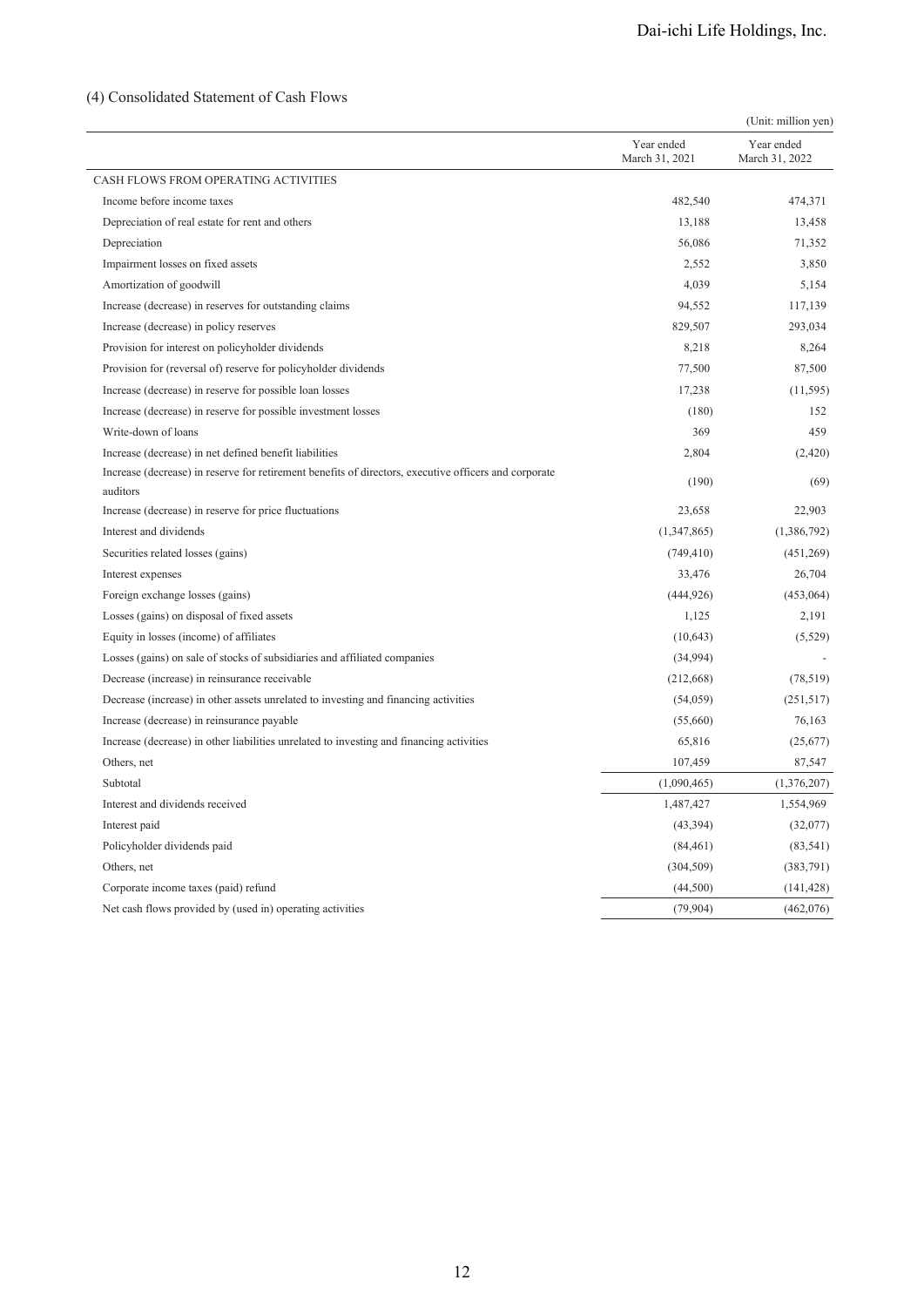|                                                                                                   |                              | (Unit: million yen)          |
|---------------------------------------------------------------------------------------------------|------------------------------|------------------------------|
|                                                                                                   | Year ended<br>March 31, 2021 | Year ended<br>March 31, 2022 |
| CASH FLOWS FROM INVESTING ACTIVITIES                                                              |                              |                              |
| Net decrease (increase) in cash and deposits                                                      | (4,234)                      | (19,326)                     |
| Purchases of monetary claims bought                                                               | (48,967)                     | (47, 029)                    |
| Proceeds from sale and redemption of monetary claims bought                                       | 15,459                       | 40,290                       |
| Purchases of money held in trust                                                                  | (226, 019)                   | (69, 896)                    |
| Proceeds from decrease in money held in trust                                                     | 162,283                      | 92,300                       |
| Purchases of securities                                                                           | (11,675,124)                 | (10, 457, 617)               |
| Proceeds from sale and redemption of securities                                                   | 10,923,203                   | 10,932,077                   |
| Origination of loans                                                                              | (788, 869)                   | (940, 561)                   |
| Proceeds from collection of loans                                                                 | 676,611                      | 863,640                      |
| Net increase (decrease) in short-term investing                                                   | 1,587,013                    | 672,886                      |
| Total of net cash provided by (used in) investment transactions                                   | 621,355                      | 1,066,764                    |
| Total of net cash provided by (used in) operating activities and investment transactions          | 541,450                      | 604,688                      |
| Acquisition of tangible fixed assets                                                              | (38, 166)                    | (99, 465)                    |
| Proceeds from sale of tangible fixed assets                                                       | 23,283                       | 31,910                       |
| Acquisition of intangible fixed assets                                                            | (38,310)                     | (49, 547)                    |
| Proceeds from sale of intangible fixed assets                                                     | $\mathbf{1}$                 | 694                          |
| Proceeds from acquisitions of stock of subsidiaries resulting in change in scope of consolidation |                              | 12,919                       |
| Acquisition of stock of subsidiaries                                                              | (16,800)                     |                              |
| Net cash flows provided by (used in) investing activities                                         | 551,362                      | 963,276                      |
| CASH FLOWS FROM FINANCING ACTIVITIES                                                              |                              |                              |
| Proceeds from borrowings                                                                          | 256,789                      | 330,130                      |
| Repayment of borrowings                                                                           | (182, 470)                   | (298, 308)                   |
| Proceeds from issuing bonds                                                                       | 79,440                       | 79,453                       |
| Redemption of bonds                                                                               | (2,132)                      | (129, 858)                   |
| Repayment of financial lease obligations                                                          | (2,966)                      | (3,302)                      |
| Net increase (decrease) in short-term financing                                                   | 17,281                       | 109,976                      |
| Purchase of treasury stock                                                                        | (29,999)                     | (199, 999)                   |
| Cash dividends paid                                                                               | (69, 855)                    | (68, 678)                    |
| Acquisitions of stock of subsidiaries that do not result in change in scope of consolidation      | (500)                        | (120)                        |
| Others, net                                                                                       | $\boldsymbol{0}$             | $\Omega$                     |
| Net cash flows provided by (used in) financing activities                                         | 65,587                       | (180,707)                    |
| Effect of exchange rate changes on cash and cash equivalents                                      | 28,283                       | 33,341                       |
| Net increase (decrease) in cash and cash equivalents                                              | 565,328                      | 353,833                      |
| Cash and cash equivalents at the beginning of the year                                            | 1,697,582                    | 2,262,910                    |
| Cash and cash equivalents at the end of the year                                                  | 2,262,910                    | 2,616,743                    |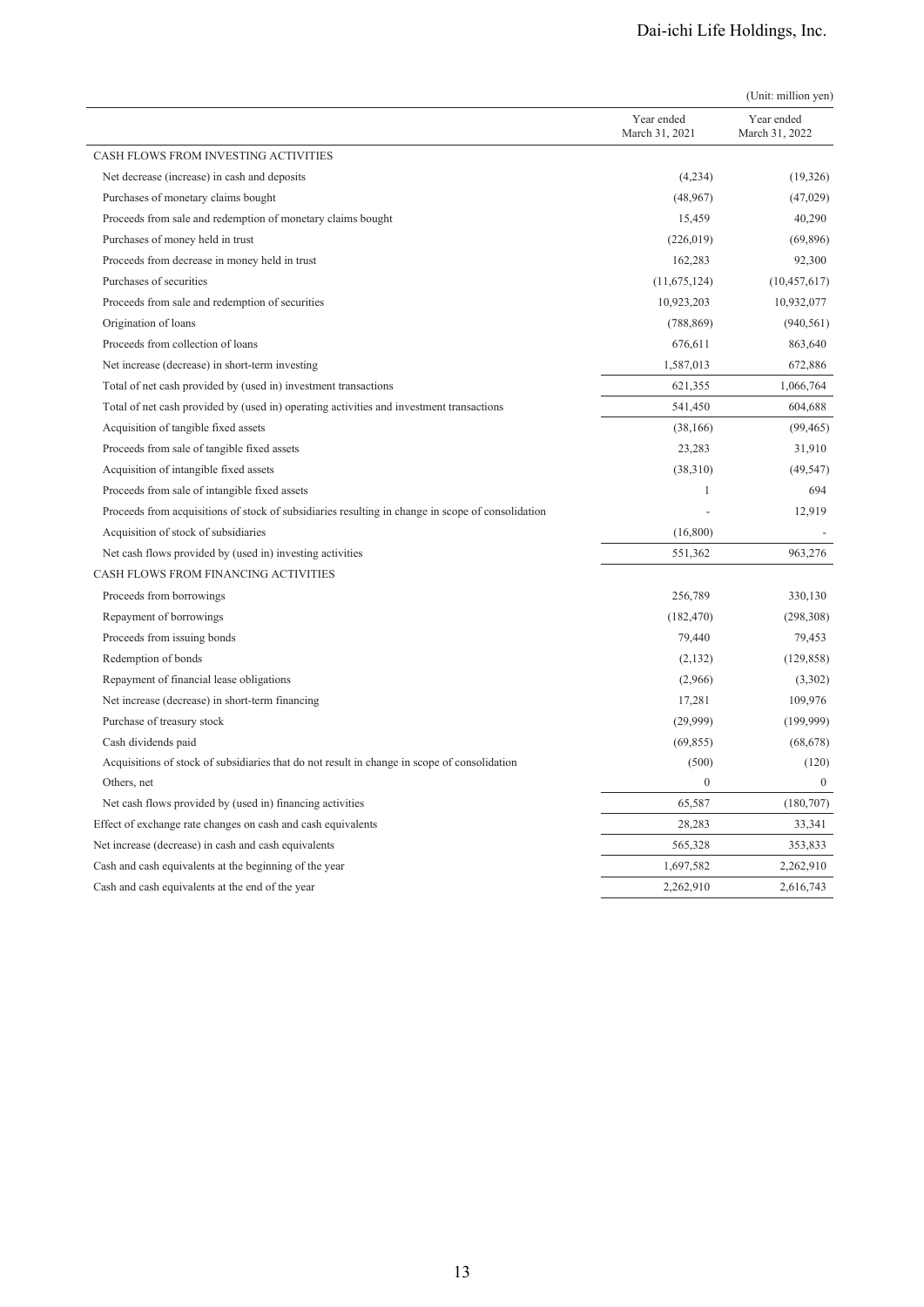### (5) Notes to the Consolidated Financial Statements

(Notes on Going-Concern Assumptions) None

#### (Changes in Accounting Policies)

Effective the fiscal year ended March 31, 2022, the Company and its domestic consolidated subsidiaries have applied "Accounting Standard for Fair Value Measurement" (ASBJ Statement No.30, July 4, 2019) and others.

In accordance with the transitional treatment set forth in Item 19 of "Accounting Standards for Fair Value Measurement" and Item 44-2 of "Accounting Standard for Financial Instruments," (ASBJ Statement No.10, July 4, 2019), the Company and its domestic consolidated subsidiaries have applied new accounting policies since the beginning of the fiscal year ended March 31, 2022. As a result, in principle, while fair value of domestic stocks was previously determined based on the average market price over the month preceding the consolidated balance sheet date, from the end of the fiscal year ended March 31, 2022, fair value of domestic stocks is determined based on the market price as of the consolidated balance sheet date.

(Segment Information and Others)

[Segment Information]

1 Overview of reportable segments

The reportable segments of the Company are components of the Company about which separate financial information is available. The segments are subject to periodic review to enable the Company's Board of Directors to decide on allocation of business resources and evaluate business performance.

The Company is a holding company which manages life insurance companies in Japan and elsewhere as well as other subsidiaries and affiliated companies. These companies are subject to regulations of the Insurance Business Act.

The Company's operations are therefore segmented based on the operations of its subsidiaries and affiliated companies and the Company's three reportable segments are the Domestic Life Insurance Business, the Overseas Insurance Business, and Other Business.

The Domestic Life Insurance Business consists of subsidiaries that engage in the life insurance business in Japan. The Overseas Insurance Business consists of subsidiaries and affiliated companies that engage in the insurance business overseas. The Company, subsidiaries and affiliated companies that do not operate either the Domestic Life Insurance Business or the Overseas Insurance Business are segmented as Other Business and mainly consist of the asset management related business.

2 Method of calculating ordinary revenues, income or loss, assets and liabilities and others by reportable segment Figures for reportable segment income are based on ordinary profit. Intersegment revenue is based on market prices.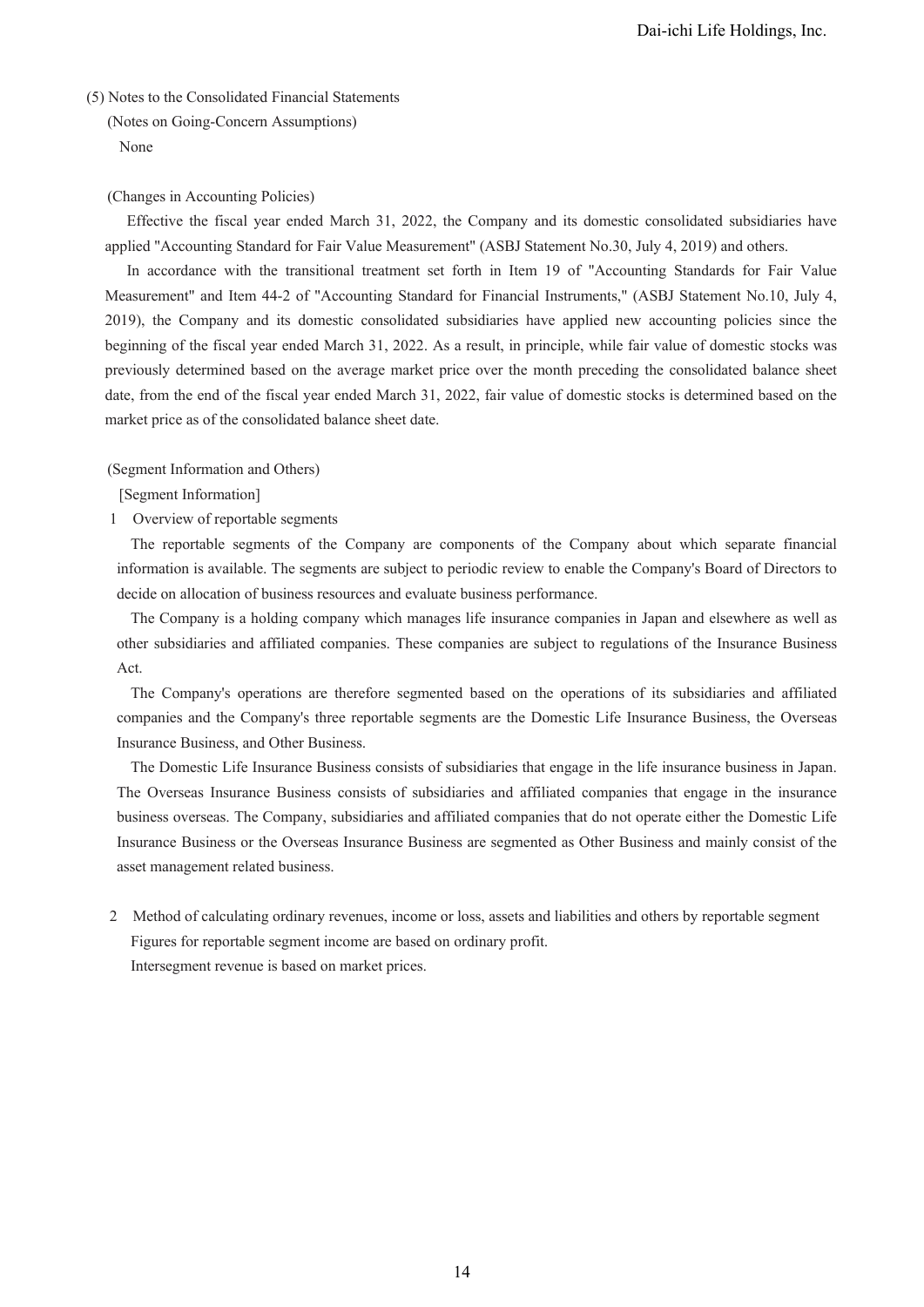3 Information on ordinary revenues, income or loss, assets and liabilities, and others by reportable segment For the fiscal year ended March 31, 2022

|                                                                     | (Unit: million yen)                           |                                          |                          |            |                          |                                     |
|---------------------------------------------------------------------|-----------------------------------------------|------------------------------------------|--------------------------|------------|--------------------------|-------------------------------------|
|                                                                     |                                               |                                          | Reportable segment       |            |                          | Amount on<br>consolidated           |
|                                                                     | Domestic Life<br>Insurance<br><b>Business</b> | Overseas<br>Insurance<br><b>Business</b> | Other<br><b>Business</b> | Total      | Adjustments<br>(Note 2)  | financial<br>statements<br>(Note 3) |
| Ordinary revenues (Note 1)                                          | 6,789,525                                     | 2,222,658                                | 9,209                    | 9,021,393  | (811, 684)               | 8,209,708                           |
| Intersegment transfers                                              | 55,628                                        | 20,270                                   | 207,107                  | 283,006    | (283,006)                |                                     |
| Total                                                               | 6,845,154                                     | 2,242,928                                | 216,317                  | 9,304,400  | (1,094,691)              | 8,209,708                           |
| Segment income (loss)                                               | 493,936                                       | 94,324                                   | 197,539                  | 785,800    | (194, 903)               | 590,897                             |
| Segment assets                                                      | 49,031,612                                    | 16,628,585                               | 2,518,212                | 68,178,411 | (2,297,249)              | 65,881,161                          |
| <b>Segment liabilities</b>                                          | 45,985,742                                    | 15, 173, 762                             | 607,939                  | 61,767,443 | (294, 789)               | 61,472,654                          |
| Other relevant information                                          |                                               |                                          |                          |            |                          |                                     |
| Depreciation of real estate<br>for rent and others                  | 13,439                                        | 19                                       |                          | 13,458     |                          | 13,458                              |
| Depreciation                                                        | 44,646                                        | 26,520                                   | 186                      | 71,352     | $\overline{a}$           | 71,352                              |
| Amortization of goodwill                                            |                                               | 5,154                                    |                          | 5,154      |                          | 5,154                               |
| Interest and dividends                                              | 1,004,619                                     | 380,242                                  | 198,943                  | 1,583,805  | (197, 013)               | 1,386,792                           |
| Interest expenses                                                   | 10,391                                        | 14,378                                   | 3,904                    | 28,673     | (1,969)                  | 26,704                              |
| Equity in income (loss) of<br>affiliates                            |                                               | 1,365                                    | 4,163                    | 5,529      |                          | 5,529                               |
| Extraordinary gains                                                 | 10,402                                        | 364                                      |                          | 10,766     | $\overline{\phantom{a}}$ | 10,766                              |
| <b>Extraordinary</b> losses                                         | 39,431                                        | 361                                      |                          | 39,792     | $\overline{\phantom{0}}$ | 39,792                              |
| [Impairment losses]                                                 | [3,850]                                       | $[\cdot]$                                | $[\cdot]$                | [3,850]    | $[\cdot]$                | [3,850]                             |
| Taxes                                                               | 45,810                                        | 18,256                                   | 950                      | 65,018     | $\frac{1}{2}$            | 65,018                              |
| Investments in affiliated<br>companies                              |                                               | 50,987                                   | 36,300                   | 87,287     | $\overline{\phantom{a}}$ | 87,287                              |
| Increase in tangible fixed<br>assets and intangible fixed<br>assets | 157,222                                       | 6,875                                    | 5                        | 164,102    | $\overline{a}$           | 164,102                             |

Note: 1. Ordinary revenues, instead of sales, are presented here.

2. Adjusted amounts were as follows.

(1) Adjustment for ordinary revenues of ¥(811,684) million was mainly related to ordinary revenues including other ordinary revenues of ¥768,037 million and ordinary expenses including foreign exchange losses of ¥15,046 million reconciled to provision for policy reserves and foreign exchange gains in the Consolidated Statement of Earnings.

(2) Adjustment for segment income (loss) of ¥(194,903) million was mainly related to elimination of dividend income from subsidiaries and affiliated companies.

(3) Adjustment for segment assets of ¥(2,297,249) million was mainly related to elimination of stocks of subsidiaries and affiliated companies.

(4) Adjustment for segment liabilities of ¥(294,789) million was mainly related to elimination of intersegment receivables and payables.

(5) Adjustment for others was mainly related to elimination of intersegment transactions.

3. Segment income (loss) is reconciled with ordinary profit booked in the Consolidated Statement of Earnings.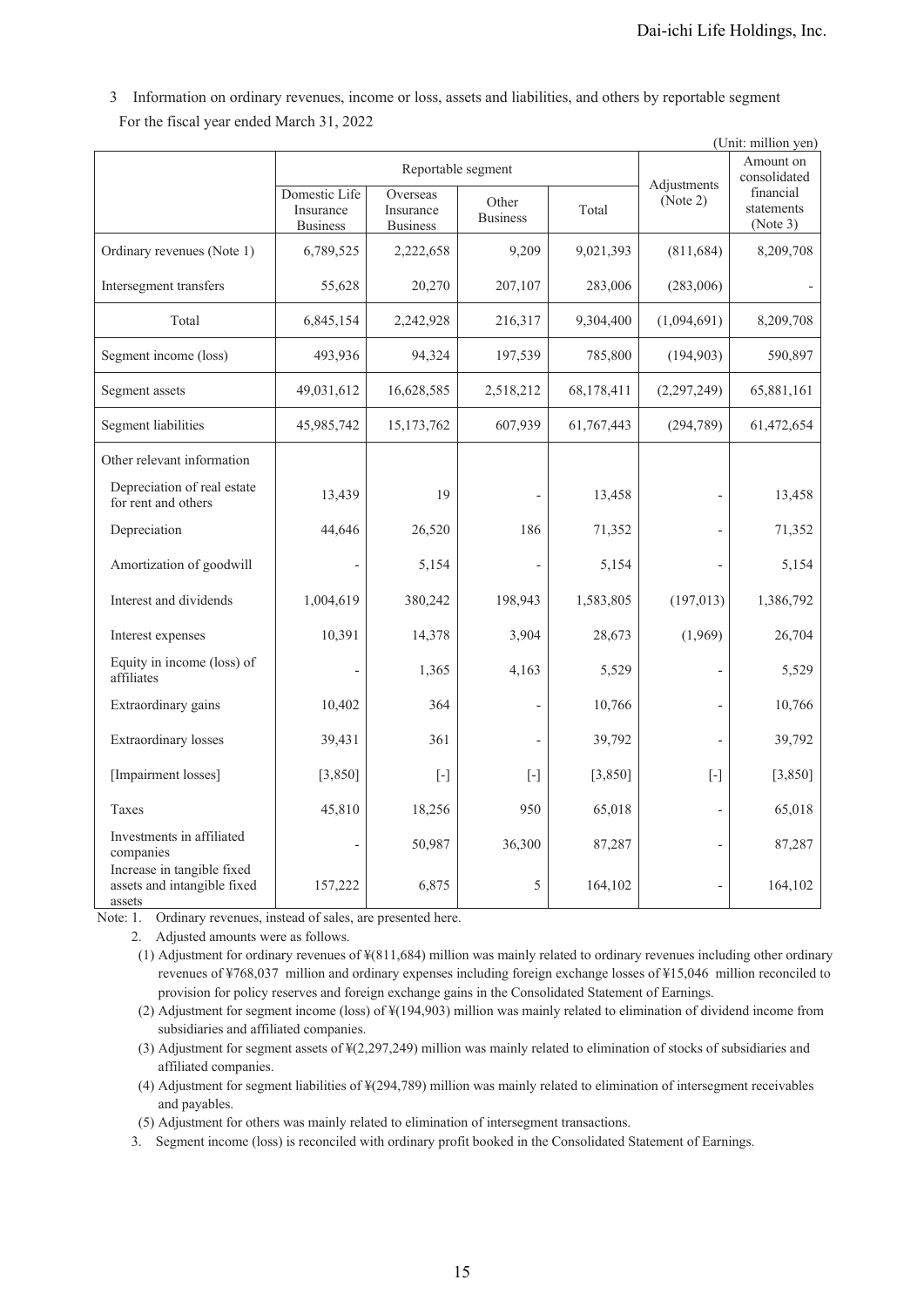### [Other Related Information]

For the fiscal year ended March 31, 2022

1 Product (Service) Segment Information

|                          |                                     |                                       |                | (Unit: million yen) |
|--------------------------|-------------------------------------|---------------------------------------|----------------|---------------------|
|                          | Domestic Life<br>Insurance Business | Overseas Insurance<br><b>Business</b> | Other Business | Total               |
| Premium and other income | 3,916,438                           | 1,375,535                             |                | 5,291,973           |

### 2 Geographic Segment Information

### (1) Ordinary Revenues

|           |                          |             | (Unit: million yen) |
|-----------|--------------------------|-------------|---------------------|
| Japan     | United States of America | Other Areas | Total               |
| 5,434,237 | 1,545,530                | 1,229,940   | 8,209,708           |

Note: 1. Ordinary revenues, instead of sales, are presented here.

2. Based on the location of customers, ordinary revenues are classified by country or region.

### (2) Tangible fixed assets

The geographic segment information has been omitted as more than 90% of the Group's tangible fixed assets derive from its business unit in Japan.

### 3 Major Customer Information

The major customer information has been omitted as no single customer accounts for 10% or more of the Group's ordinary revenues.

## [Impairment Losses on Fixed Assets by Reportable Segment]

For the fiscal year ended March 31, 2022

The information on impairment losses on fixed assets by reportable segment has been omitted as it is explained in [Segment Information].

[Amortization of Goodwill and Unamortized Amount of Goodwill by Reportable Segment]

For the fiscal year ended March 31, 2022

|                                   |                                     |                                       |                | (Unit: million yen) |
|-----------------------------------|-------------------------------------|---------------------------------------|----------------|---------------------|
|                                   | Domestic Life<br>Insurance Business | Overseas Insurance<br><b>Business</b> | Other Business | Total               |
| Amortization of goodwill          |                                     | 5,154                                 |                | 5,154               |
| Unamortized amount of<br>goodwill |                                     | 56,245                                |                | 56,245              |

[Gain on Negative Goodwill by Reportable Segment]

For the fiscal year ended March 31, 2022

Not applicable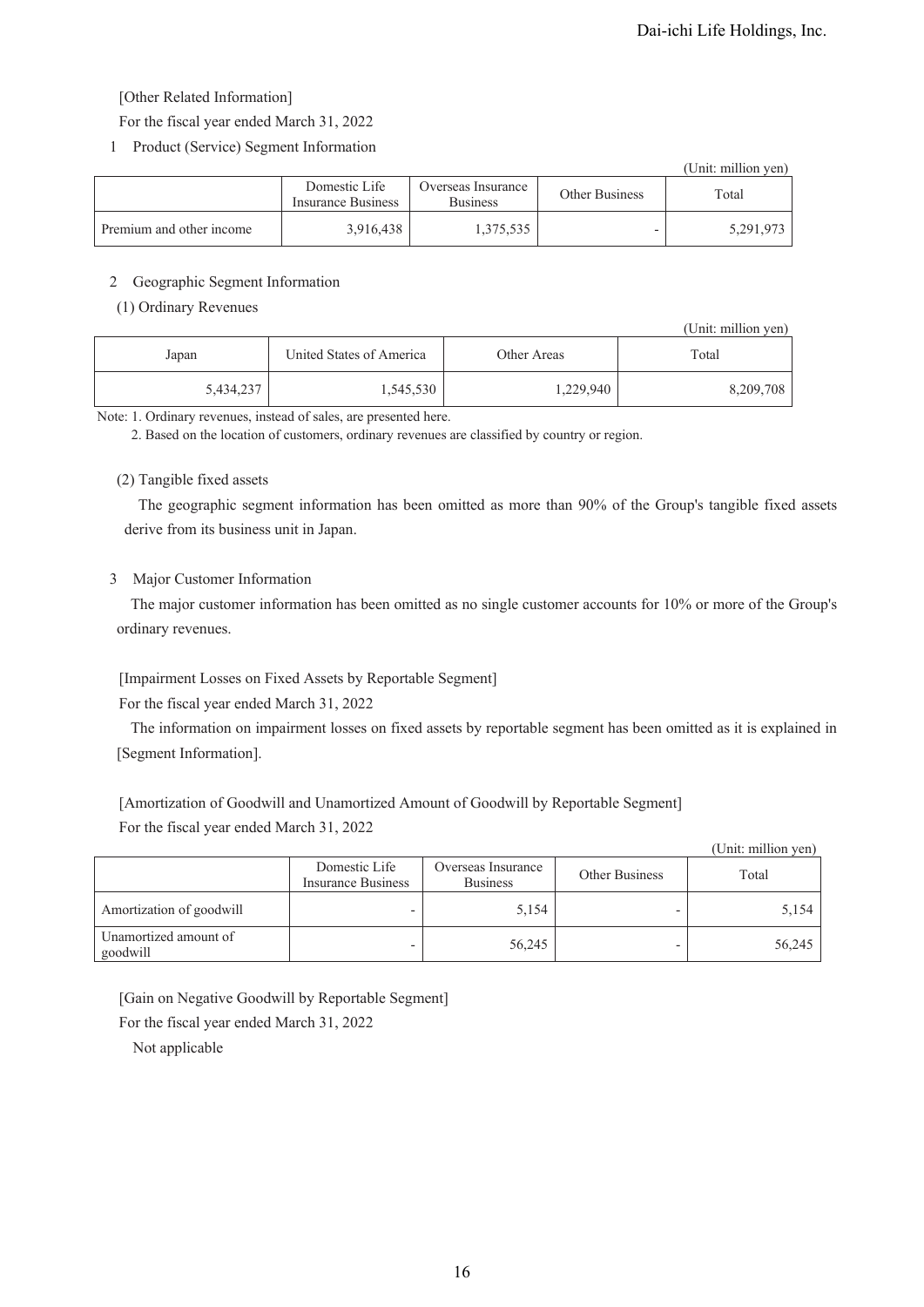### (Per-share Information)

| Net assets per share as of March 31, 2022:                      | $\text{\#}$ 4,302.56 |
|-----------------------------------------------------------------|----------------------|
| Net income per share for the year ended March 31, 2022:         | $\text{\#}$ 383.15   |
| Diluted net income per share for the year ended March 31, 2022: | $\frac{1}{2}$ 382.96 |
| Note.                                                           |                      |

1. Reconciliation of net income per share and diluted net income per share was as follows:

| Year ended March 31, 2022                                                                                  | (Unit: million yen)   |                |
|------------------------------------------------------------------------------------------------------------|-----------------------|----------------|
| Net income per share                                                                                       |                       |                |
| Net income attributable to shareholders of parent company                                                  | $\frac{1}{2}$ 409,353 |                |
| Net income attributable to other than shareholders of common stock                                         |                       |                |
| Net income attributable to shareholders of parent company of common stock                                  | ¥ 409,353             |                |
| Average number of common stock outstanding: 1,068,380 thousand shares                                      |                       |                |
| Diluted net income per share                                                                               |                       |                |
| Adjustments to net income attributable to shareholders of parent company                                   |                       |                |
| Increase in the number of common stock: 529 thousand shares                                                |                       |                |
| (Increase in the number of common stock attributable to subscription rights                                |                       | to shares: 529 |
| thousand shares)                                                                                           |                       |                |
| Outline of the dilutive shares which are not counted in the basis of calculation of diluted net income per |                       |                |

Outline of the dilutive shares which are not counted in the basis of calculation of diluted net income per share because they do not have dilutive effect: Not applicable

2. Reconciliation of net assets per share was as follows:

| As of March 31, 2022                                          | (Unit: million yen) |
|---------------------------------------------------------------|---------------------|
| Net assets                                                    | ¥ 4,408,507         |
|                                                               | ¥ 694               |
|                                                               | ¥ 694               |
| Net assets attributable to common stock ………                   | ¥ 4,407,812         |
| Number of common stock outstanding: 1,024,462 thousand shares |                     |

<sup>3.</sup> For the calculation of net income per share, the shares held by "the Stock Granting Trust (J-ESOP)" were included in treasury stock excluded from the average number of common stock outstanding. The average number of the shares held by the J-ESOP during the year ended March 31, 2022 was 3,903 thousand shares. For the calculation of net assets per share, the shares held by the J-ESOP were included in treasury stock excluded from the number of common stock outstanding. The number of the shares held by the J-ESOP as of March 31, 2022 was 3,899 thousand shares.